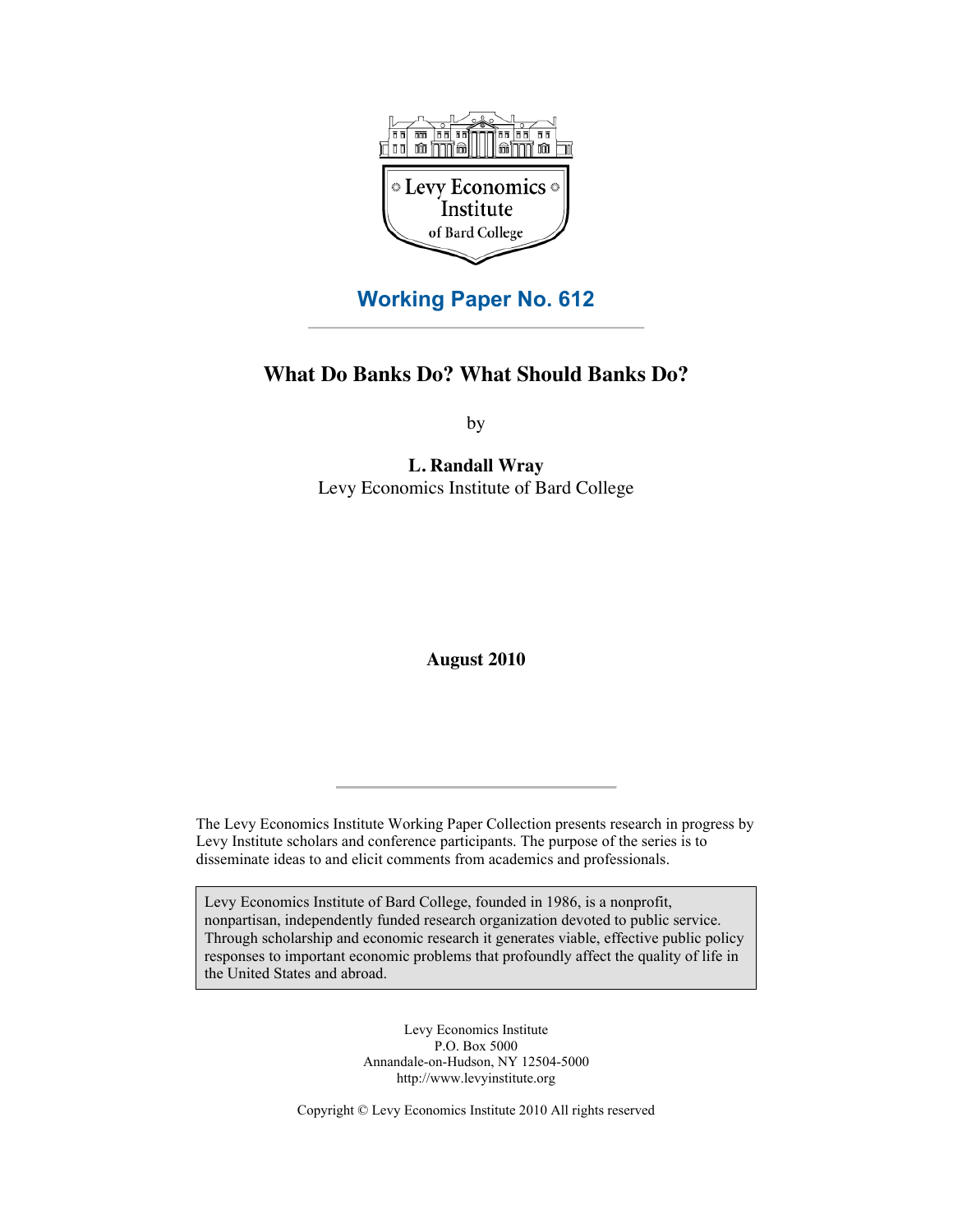# **ABSTRACT**

Before we can reform the financial system, we need to understand what banks do; or, better, what banks *should* do. This paper will examine the later work of Hyman Minsky at the Levy Institute, on his project titled "Reconstituting the United States' Financial Structure." This led to a number of Levy working papers and also to a draft book manuscript that was left uncompleted at his death in 1996. In this paper I focus on Minsky's papers and manuscripts from 1992 to 1996 and his last major contribution (his Veblen-Commons Award–winning paper).

Much of this work was devoted to his thoughts on the role that banks do and should play in the economy. To put it as succinctly as possible, Minsky always insisted that the proper role of the financial system was to promote the "capital development" of the economy. By this he did not simply mean that banks should finance investment in physical capital. Rather, he was concerned with creating a financial structure that would be conducive to economic development to improve living standards, broadly defined. Central to his argument is the understanding of banking that he developed over his career. Just as the financial system changed (and with it, the capitalist economy), Minsky's views evolved. I will conclude with general recommendations for reform along Minskyan lines.

**Keywords:** Hyman Minsky; Banks and Shadow Banks; Money Manager Capitalism; Finance Capital; Financial Instability Hypothesis; Global Financial Crisis; Debt Deflation **Theory** 

**JEL Classifications:** E12, E32, E58, G2, G18, G21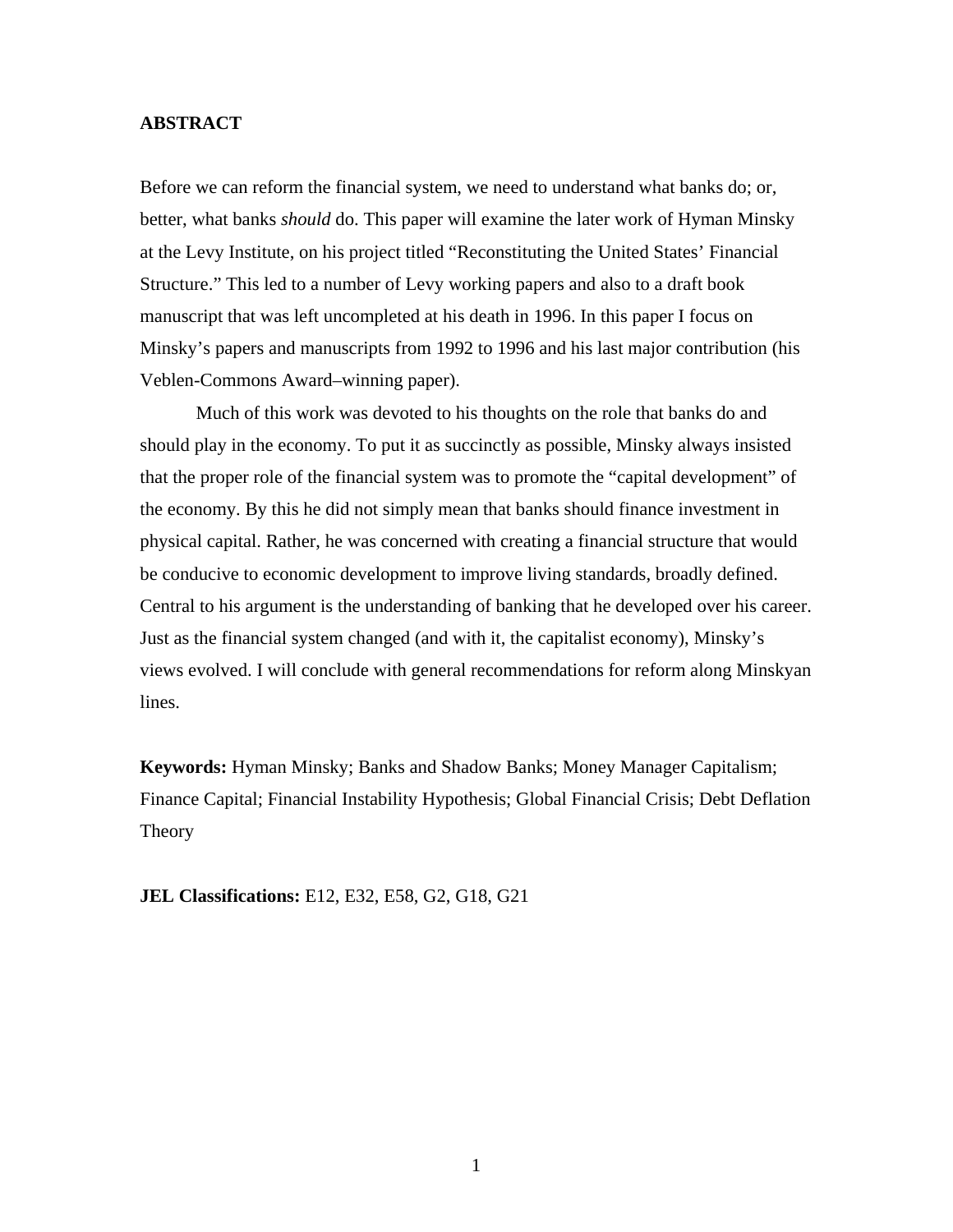Before we can reform the financial system, we need to understand what banks do, or, better, what banks *should* do. This paper will examine the later work of Hyman Minsky at the Levy Institute on his project titled "Reconstituting the United States' Financial Structure." This led to a number of Levy working papers and also to a draft book manuscript that was left uncompleted. Much of this work was devoted to his thoughts on the role that banks do play and should play in the economy. To put it as simply as possible, Minsky always insisted that the proper role of the financial system was to promote the "capital development" of the economy. By this he did not simply mean that banks should finance investment in physical capital. Rather, he was concerned with creating a financial structure that would be conducive to economic development to improve living standards, broadly defined.

In many of his writings associated with this project Minsky emphasized six main points:

- 1. a capitalist economy is a financial system;
- 2. neoclassical economics is not useful because it denies that the financial system matters;
- 3. the financial structure has become much more fragile;
- 4. this fragility makes it likely that stagnation or even a deep depression is possible;
- 5. a stagnant capitalist economy will not promote capital development;
- 6. however, this can be avoided by apt reform of the financial structure in conjunction with apt use of fiscal powers of the government.

Central to his argument is the understanding of banking that he developed over his career. Just as the financial system changed (and with it, the capitalist economy changed), Minsky's views evolved. I will focus on his papers and manuscripts from 1992 to his last major contribution in 1996 (Minsky [1996], his Veblen-Commons award paper). In this paper I will focus on Minsky's general approach to financial institutions and policy; I will not provide specific recommendations for policy reform.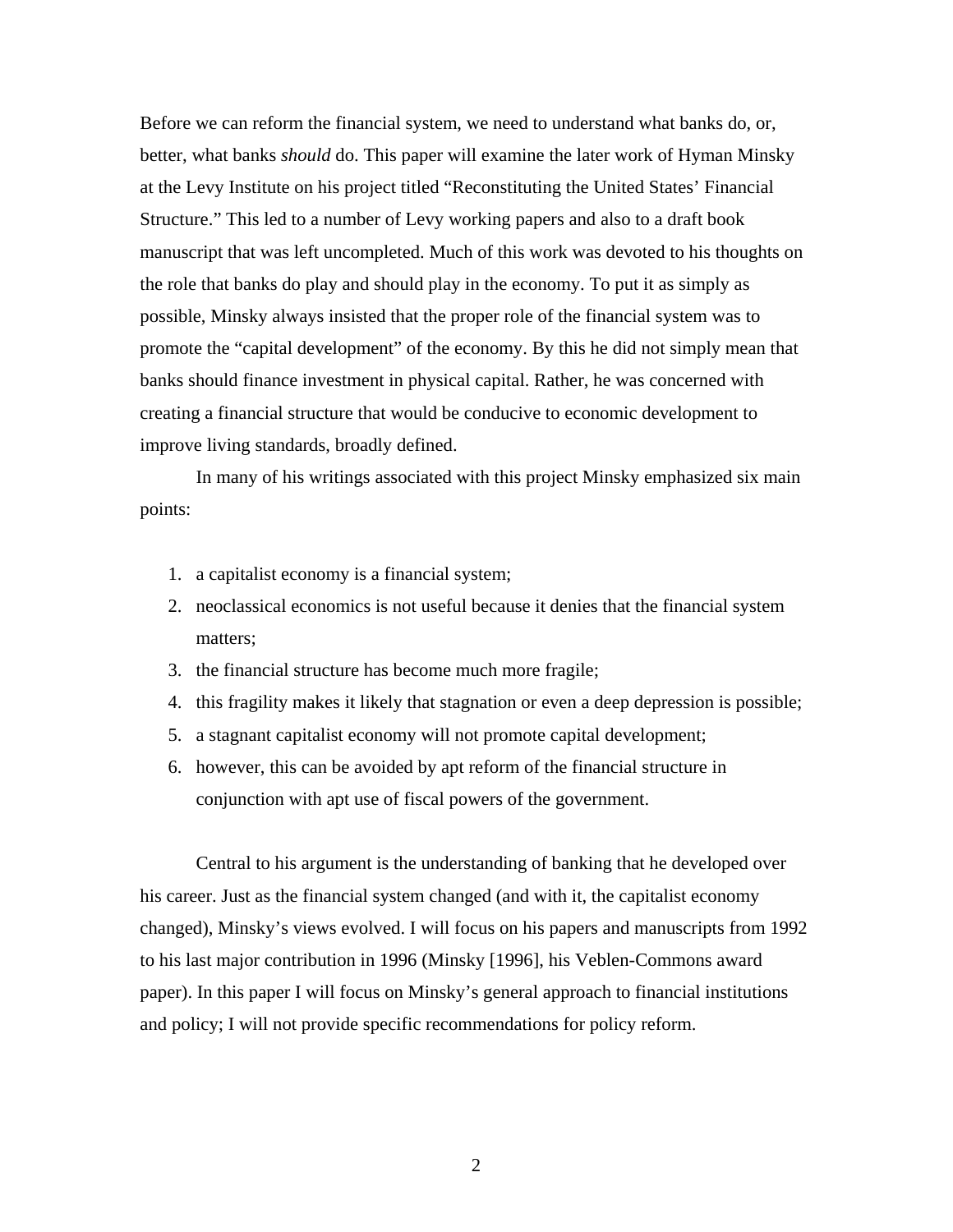# **WHAT DO BANKS DO?**

According to Minsky, "A capitalist economy can be described by a set of interrelated balance sheets and income statements" (Minsky 1992a: 12). The assets on a balance sheet are either financial or real, held to yield income or to be sold or pledged. The liabilities represent a prior commitment to make payments on demand, on a specified date, or when some contingency occurs. Assets and liabilities are denominated in the money of account, and the excess of the value of assets over the value of liabilities is counted as nominal net worth. All economic units—households, firms, financial institutions, governments—take positions in assets by issuing liabilities, with margins of safety maintained for protection. One margin of safety is the excess of income expected to be generated by ownership of assets over the payment commitments entailed in the liabilities. Another is net worth for a given expected income stream, the greater the value of assets relative to liabilities, the greater the margin of safety. And still another is the liquidity of the position: if assets can be sold quickly or pledged as collateral in a loan, the margin of safety is bigger. Of course, in the aggregate all financial assets and liabilities net to zero, with only real assets representing aggregate net worth. These three types of margins of safety are individually important, and are complements not substitutes.

If the time duration of assets exceeds that of liabilities for any unit, then positions must be continually refinanced. This requires "the normal functioning of various markets, including dependable fall-back markets in case the usual refinancing channels break down or become 'too' expensive" (1992a: 14). If disruption occurs, economic units that require continual access to refinancing will try to "make position" by "selling out position"—selling assets to meet cash commitments. Since financial assets and liabilities net to zero, the dynamic of a generalized sell-off is to drive asset prices toward zero, what Irving Fisher called a debt deflation process. Specialist financial institutions can try to protect markets by standing ready to purchase or lend against assets, preventing prices from falling. However, they will be overwhelmed by a contagion, thus, will close up shop and refuse to provide finance. For this reason, central bank interventions are required to protect at least some financial institutions by temporarily providing finance through lender of last resort facilities. As the creator of the high powered money, only the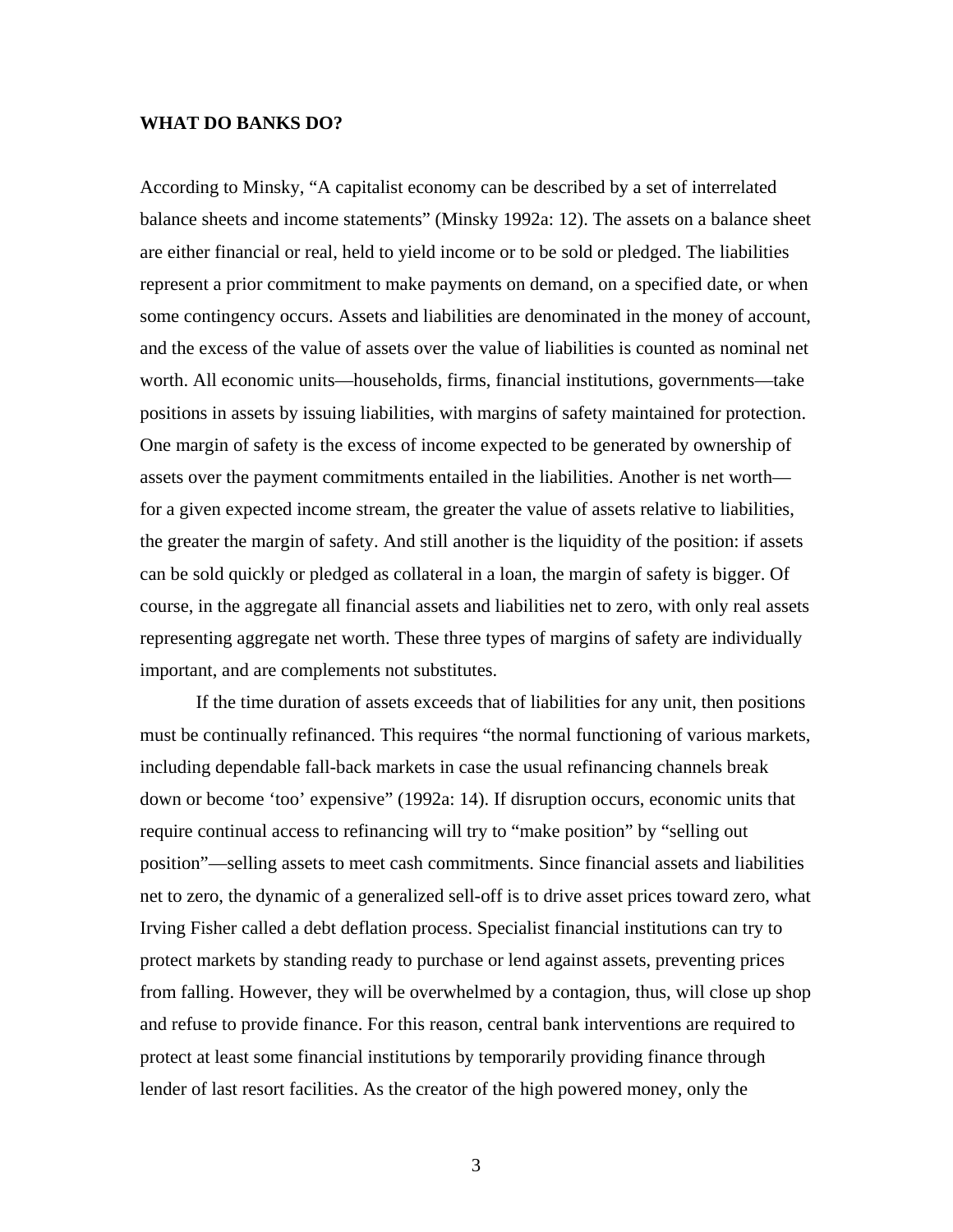government—central bank plus treasury—can purchase or lend against assets without limit, providing an infinitely elastic supply of high powered money.

These are general statements applicable to all kinds of economic units. This is what Minsky meant when he said that any unit can be analyzed as if it were a "bank," taking positions by issuing debt. Financial institutions are "special" in that they operate with very high leverage ratios: for every dollar of assets they might issue 95 cents of liabilities; their positions in assets really *are* "financed" positions. Further, some kinds of financial institutions specialize in taking positions in longer-term financial assets while issuing short-term liabilities—that is, they intentionally put themselves in the position of continually requiring refinancing. An extreme example would be an early 1980s-era thrift institution that holds 30-year fixed-rate mortgages while issuing demand deposits. Such an institution requires continuing access to refinancing on favorable terms because the interest rate it earns is fixed and because it cannot easily sell assets. This can be described as an illiquid position that requires access to a source of liquidity—Federal Home Loan Banks or the Fed.

Still other kinds of financial institutions specialize in arranging finance by placing equities or debt into portfolios using markets. They typically rely on fee income rather than interest. In normal circumstances they would not hold these assets directly, but if markets became disorderly they could get stuck with assets they cannot sell (at prices they have promised) and thus would need access to financing of their inventories of stocks and bonds. Some might hold and trade assets for their own account, earning income and capital gains, or might do so for clients.

Thus there are many kinds of financial institutions. Minsky distinguished among traditional commercial banking, investment banking, universal banking, and public holding company models. A traditional commercial bank makes only short-term loans that are collateralized by goods in production and distribution. The loans are made good as soon as the goods are sold—this is the model the Real Bills doctrine had in mind (1992c). The bank's position is financed through the issue of short-term liabilities such as demand and savings deposits (or, in the 19th century, bank notes). The connections among the bank, the "money supply," and real production is close—the sort of relation the quantity theory of money supposed. Essentially, the firm borrows to pay wages and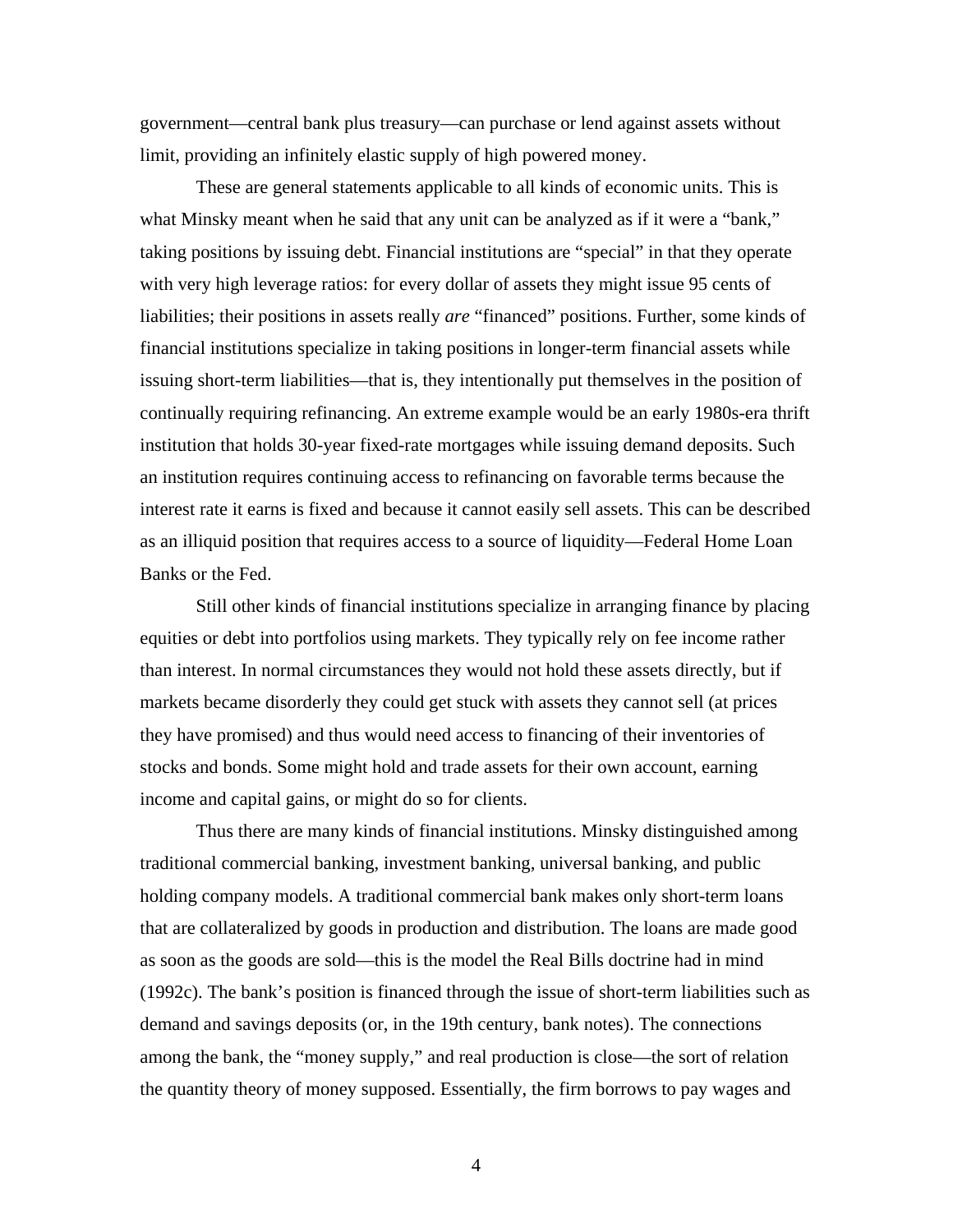raw materials, with the bank advancing demand deposits received by workers and suppliers. When the finished goods are sold, firms are able to repay loans. Banks charge higher interest on loans than they pay on deposits—with the net interest margin providing bank profits. In the early postwar period it was common for banks to charge fees for managing deposits—this helped to pay for the payments system. However, innovation and competition with shadow banks forced banks to make interest payments on deposit accounts—reducing bank profits as banks not only had to pay interest on their liabilities but also had to operate a costly payments system. This helps to explain the high leverage ratio of banking: to keep the differential between loan and deposit rates low the bank needs a high asset-to-capital ratio in order to earn an acceptable profit rate on owner's equity. Alternatively, banks would need to make the payments system a profitable operation—charging fees for deposit accounts and payments. However, if there are viable alternatives—such as cash—there will be limits to a bank's ability to squeeze profits out of the payments system. High bank leverage is the trade-off for keeping interest rate differentials low.

If deposits are to maintain parity (with each other and with cash), losses on assets must be very small because the commercial bank's equity must absorb all asset value reductions. It is the duty of the commercial banker to be skeptical; as Minsky loved to say, a banker's cliché is "I've never seen a pro forma I didn't like"—borrowers always present a favorable view of their prospects. This is why careful underwriting is essential. While it is true that loans can be made against collateral (the goods in the process of production and distribution), a successful bank would almost never be forced to take the collateral. A bank should not operate like a pawn shop. As Martin Mayer (2010) says, banking has always been a business where profits come over time as borrowers pay principal and interest. He alludes to the morality of a loan officer, whose success depends on the success of the borrower. It goes without saying that betting on the failure of one's borrower is inimical to the duties of a commercial bank.

There is a very important but subtle point made by Minsky regarding the ability of the commercial bank to "force" a surplus from whence comes gross capital income (profits and interest). If we take the simplest economy, the commercial bank finances the total wage bill by extending loans and creating deposits. Only a portion of the wages will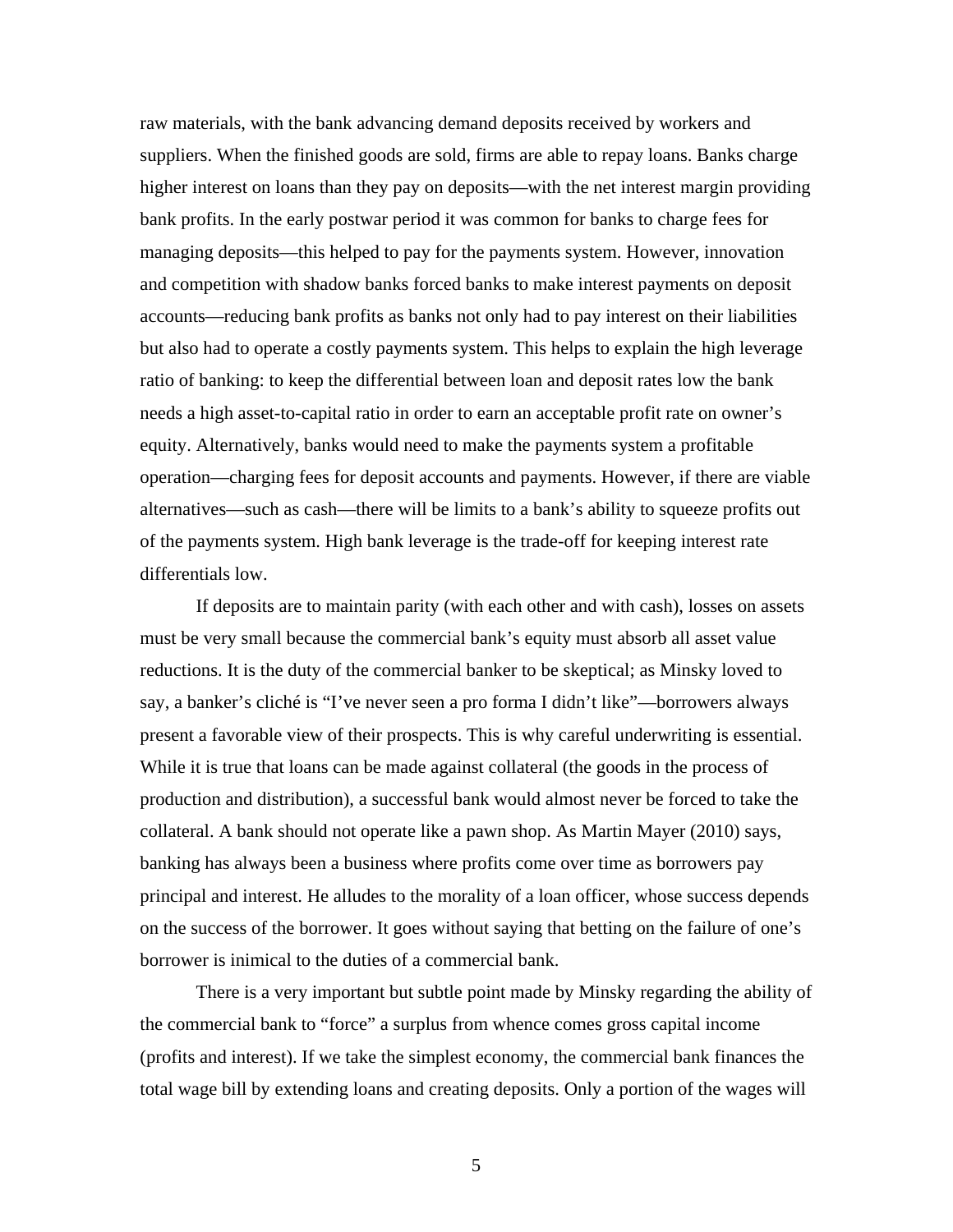be received by workers producing consumer goods—what we can call wage goods. The other portion of wages is paid to workers producing investment goods, yet these workers will spend their income on wage goods. Producers of the wage goods will thus receive gross profits equal to the wages paid in the investment goods sector. While it appears to any single firm that its profits are attributable to entrepreneurial finesse (good management and marketing, market power, productivity of its labor and capital, and so on), this can only determine the distribution of profits among firms. If there is no production of investment goods, then there will be no aggregate profits (if one firm makes profits this is identically equal to losses of other firms). In conditions of depressed expectations of future profitability, investment collapses and so does aggregate profit because workers in the investment sector will lose their jobs.

The banker holds the key—he is the "ephor of capitalism," as Minsky's original dissertation advisor, Schumpeter, put it—because not only do entrepreneurs have to be sufficiently optimistic to invest, they must also find a banker willing to advance the wage bill to produce investment output. Note that this ability to force a surplus (and to accumulate capital) is separate from the issue of financing ownership of capital goods. As mentioned above, the fundamental purpose of a financial system is to support the capital development of the economy. By financing the wage bill of workers in the investment goods sector, commercial banks are promoting the capital development of the economy even if they do not actually provide finance for position-taking in investment goods. Hence, we can separate the issue of producing capital goods from ownership of them. For Schumpeter, and for Minsky, the "ephor of capitalism" breaks the simple circuit of production and consumption of wage goods—in which banks simply finance production of consumer goods by workers whose consumption exactly exhausts the wage bill required to produce them. In other words, the ephor allows production of profits by financing spending by those not directly involved in producing consumption goods. These profits are "saved" in the form of accumulated capital goods.

In the pre-1870 period that Minsky called the "commercial capitalism stage," investment goods were owned directly by individual entrepreneurs and purchased out of accumulated savings (from profits). In the next stage, "finance capitalism," capital goods had become too expensive for individual ownership so that the corporate form emerged.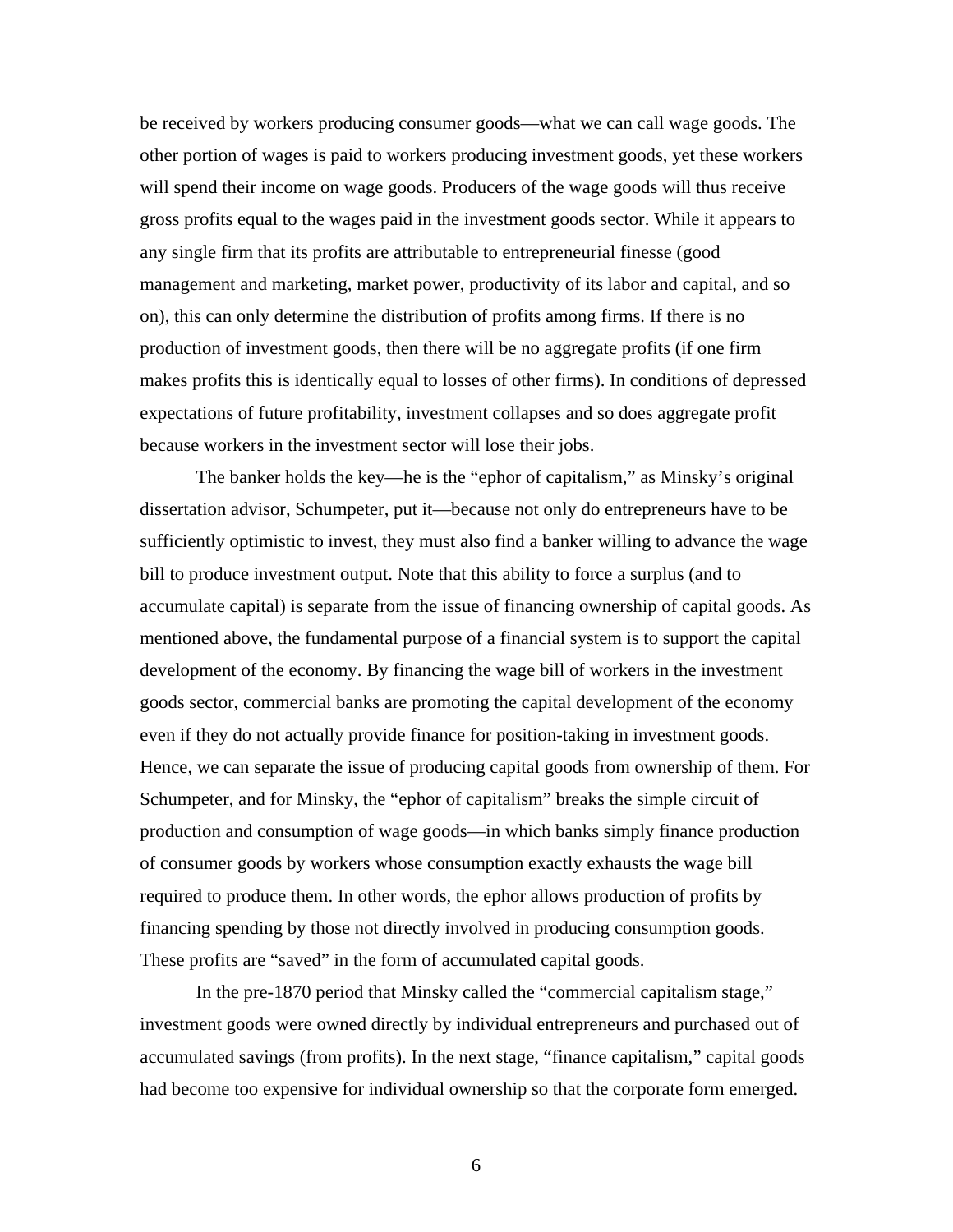External finance in the form of shares and bonds financed the ownership of capital assets. This leads to the second type of bank, the investment bank. The function of an investment bank is to provide the external finance needed to put the produced capital goods into the hands of the entrepreneur. Using our simple model, the investment bank intermediates between recipients of the financial surplus created in production (by the spending of workers in the investment sector) and the entrepreneur who wishes to hold the produced capital goods. Note that while this is often framed as an intermediation between "savers and investors" this should not be interpreted as "saving finances investment"—the saving (out of profits) is actually created by the production of the investment goods and the subsequent consumption by workers from the investment sector. In other words, this is about financing ownership of the capital goods, not production of them. Of course, the production of investment goods will not normally occur unless it is fairly certain that they will be sold—capital goods are typically produced on order for an entrepreneur who has already obtained a commitment from an investment bank to provide finance once the goods are ready.

For illustrative purposes we can distinguish between two investment banking models. In the first, the investment bank holds the equities and bonds issued by the corporation that requires financing of its capital stock. The investment bank in turn finances its position by issuing debt and shares held by households. If the investment bank's debt is shorter term than the assets it holds, it must be able to refinance its position as discussed above. Mayer's aphorism still applies: the investment bank will be successful only to the extent that its corporate borrowers are successful. Alternatively the investment bank simply places debt and equities of corporations into the portfolios of households. This model of investment banking does not require borrower success; rather than asking whether the borrower will repay the loan, this investment banker only worries whether he can sell the stocks and bonds he needs to place. Underwriting is no longer an essential activity—indeed, careful underwriting can be ensured only if the households that purchase the debt and equity marketed by the investment bank have recourse. Of course, investment banks can combine both models—owning only the equities and bonds that households do not wish to hold. Today in the United States, households mostly hold the bonds and equities of firms only indirectly, through professionally managed funds: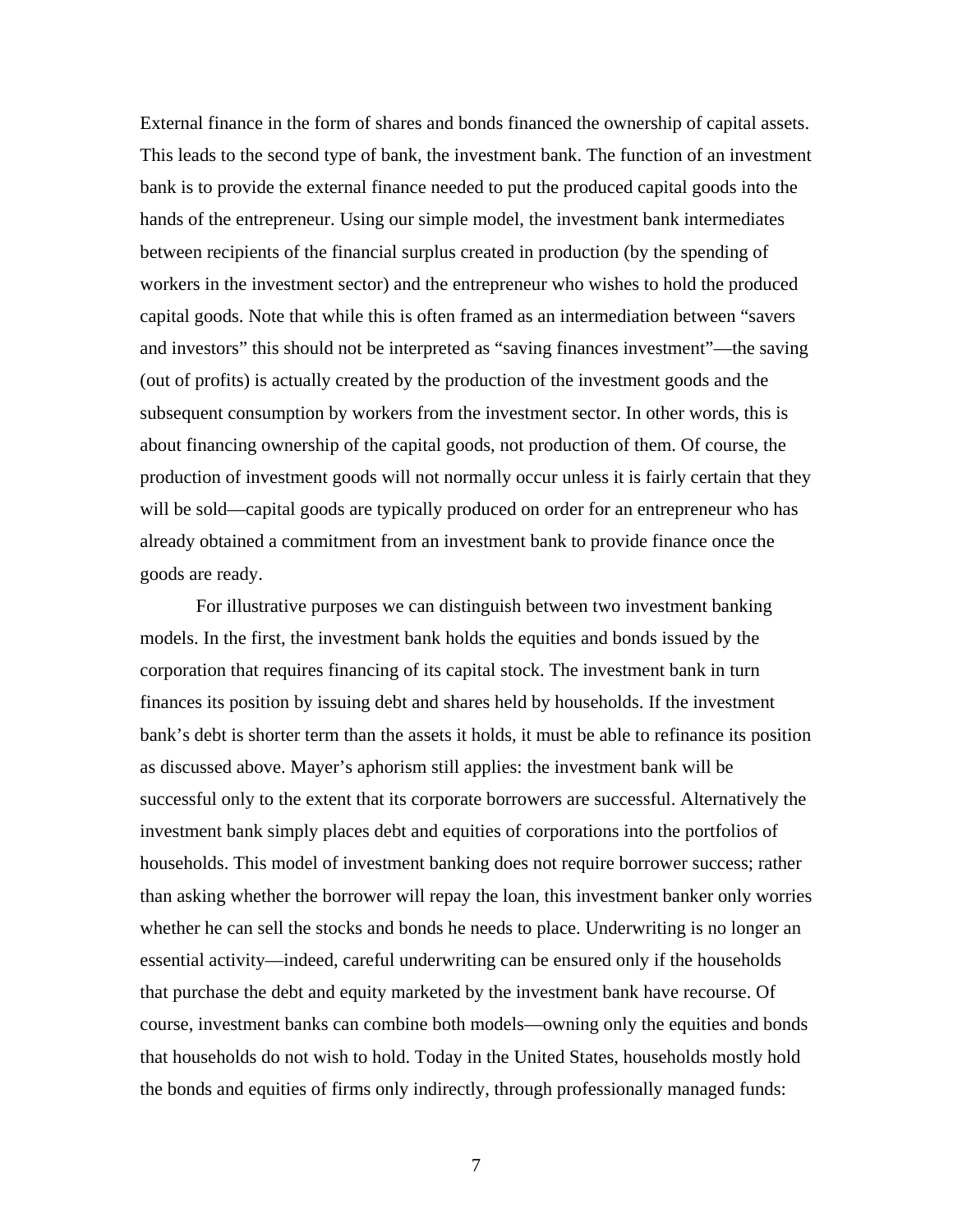Most households that own wealth own it in the form of interests in funds, mutual, pension, money market, trust, and insurance reserves and these funds are the major holder of the liabilities of the largest companies. As a result of the vast accumulations in these funds a new type of financial capitalism has emerged. The managers of such funds are mainly interested in what has been called total returns, which are short-term returns of dividends and the change in the values in the market of the securities. The various manias, from conglomeration to leveraged buy outs, that have swept capitalism in the past years have reflected the power of these funds. Let us call the 1990s version of the capital market/commercial bank financial structure money manager capitalism. (Minsky 1992c pp. 37–38)

We will return to these issues below when we examine Minsky's final stage of capitalism, the "money manager phase."

This second investment bank model is often referred to as a "markets" model as opposed to a "banks" model because it largely relies on investment banks selling corporate debt to households and fund managers. The development of the asset-backed securities markets is the best example, in which originating banks (of a wide variety) package loans (again, of a wide variety) to serve as the collateral behind marketed securities. Originally the idea was that originating banks would shift the risks off their balance sheets, but they ended up retaining interests in a lot of the securities—again a point we will return to.

Minsky analyzed two alternative arrangements to the commercial bank plus investment bank model (Minsky 1992c). The first is the universal bank model that was adopted in Germany and Japan; the second is the Public Holding Company (PHC) model. A universal bank model combines commercial banking and investment banking functions in a bank that provides both short-term lending and long-term funding of the operations of firms. It issues liabilities, including demand deposits, to households and buys the stocks and bonds of firms. A universal bank might also provide a variety of other financial services, including mortgage lending, retail brokering, and insurance. The final alternative is the PHC model in which the holding company owns various types of financial firms with some degree of separation provided by firewalls. The PHC holds stocks and bonds of firms and finances positions by borrowing from banks, the market, and the Treasury. Minsky argued that the development of money manager capitalism has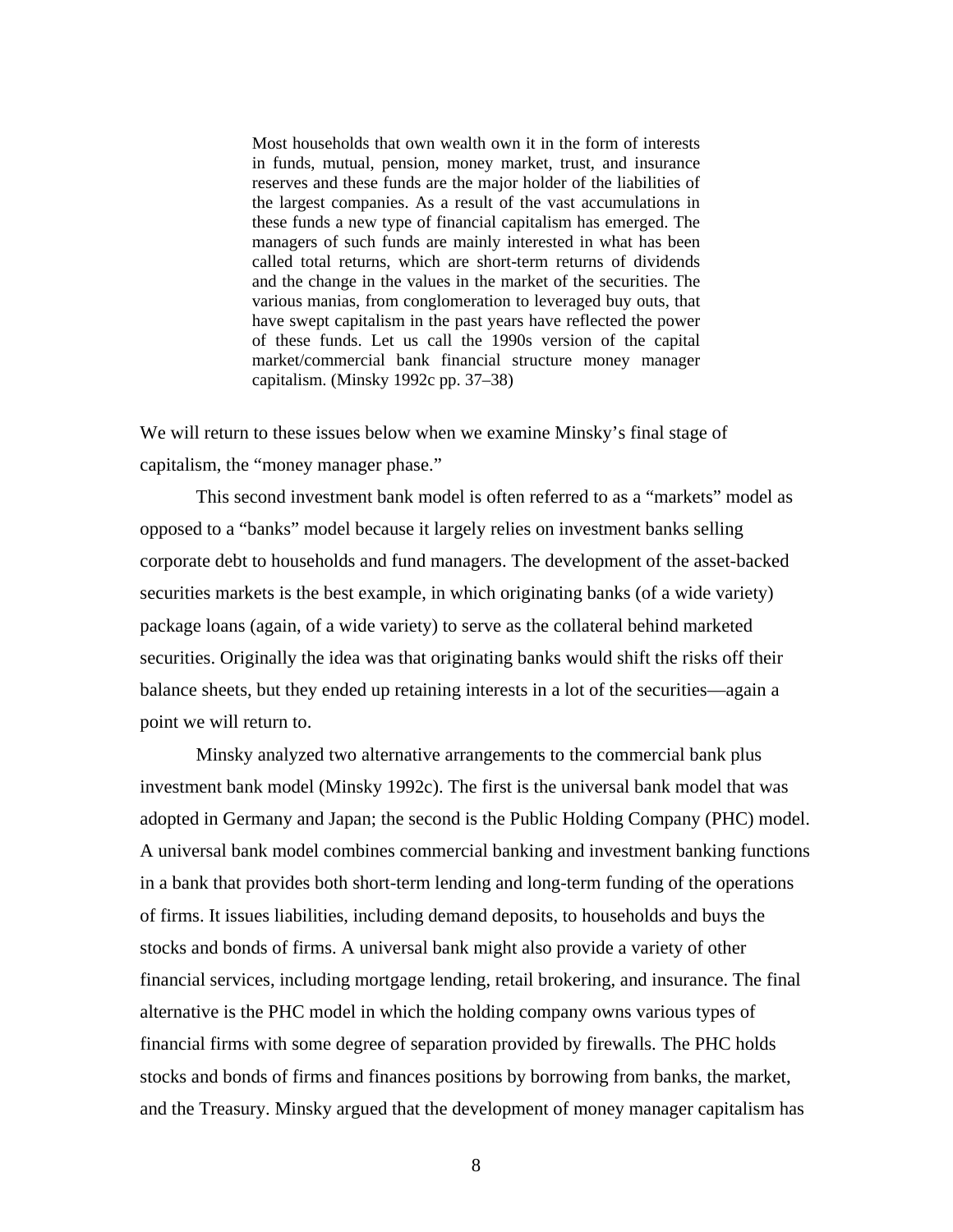led to a convergence of these three models. This prescient recognition in 1992 helps to explain the current crisis, in which problems with mortgages first brought down investment banks and then the short-term lending market (such as commercial paper) that bank holding companies had relied upon for financing their positions in assets including collateralized debt obligations held by "special purpose vehicle" subsidiaries.

Note how investment banking separates the proximate owners of the real capital assets (the corporation) from the ultimate owners (the investment bank in the first model, or the households in the second). In fact, things can quickly become very complicated, with a "complex combination of equity shares, bonds, mortgages, leases and bank loans" that "finance the control of the capital assets that are needed for production" (Minsky 1992c: 32). All of the liabilities of the corporation are assets of other economic units, entailing "dated, demand, or contingent claims to the cash flows that the operations of the unit, operations that depend upon the use of the physical assets, generate" (Minsky 1992c). Today's production of investment goods creates the profits that validate yesterday's decision to invest. Since today's financing of ownership of positions in capital assets sets up a stream of commitments to pay over a series of tomorrows, if production of investment goods does not take place in those tomorrows, the positions taken today will not be validated. "This intertemporal nature of the financial relations of a capitalist economy is the essential reason why capitalist economies are likely not to behave in a nice equilibrium-seeking way and why markets need to be regulated and controlled" (Minsky 1992c).

The layering of financial commitments on top of real assets that generate income creates a new kind of capitalism, one in which ownership positions need to be continually validated. This is in sharp contrast to the commercial capitalism stage in which capital assets are owned outright so that an occasional failure to generate gross capital income does not threaten the entrepreneur's existence. As we shall see, the finance capitalism stage is quite different because a shortfall of gross profits sets in motion behaviors that not only threaten the individual firm, but that can threaten the entire system with debt deflation dynamics.

According to Minsky, that phase of capitalism—what he called (after Hilferding) finance capitalism—collapsed in the Great Depression. Government was too small to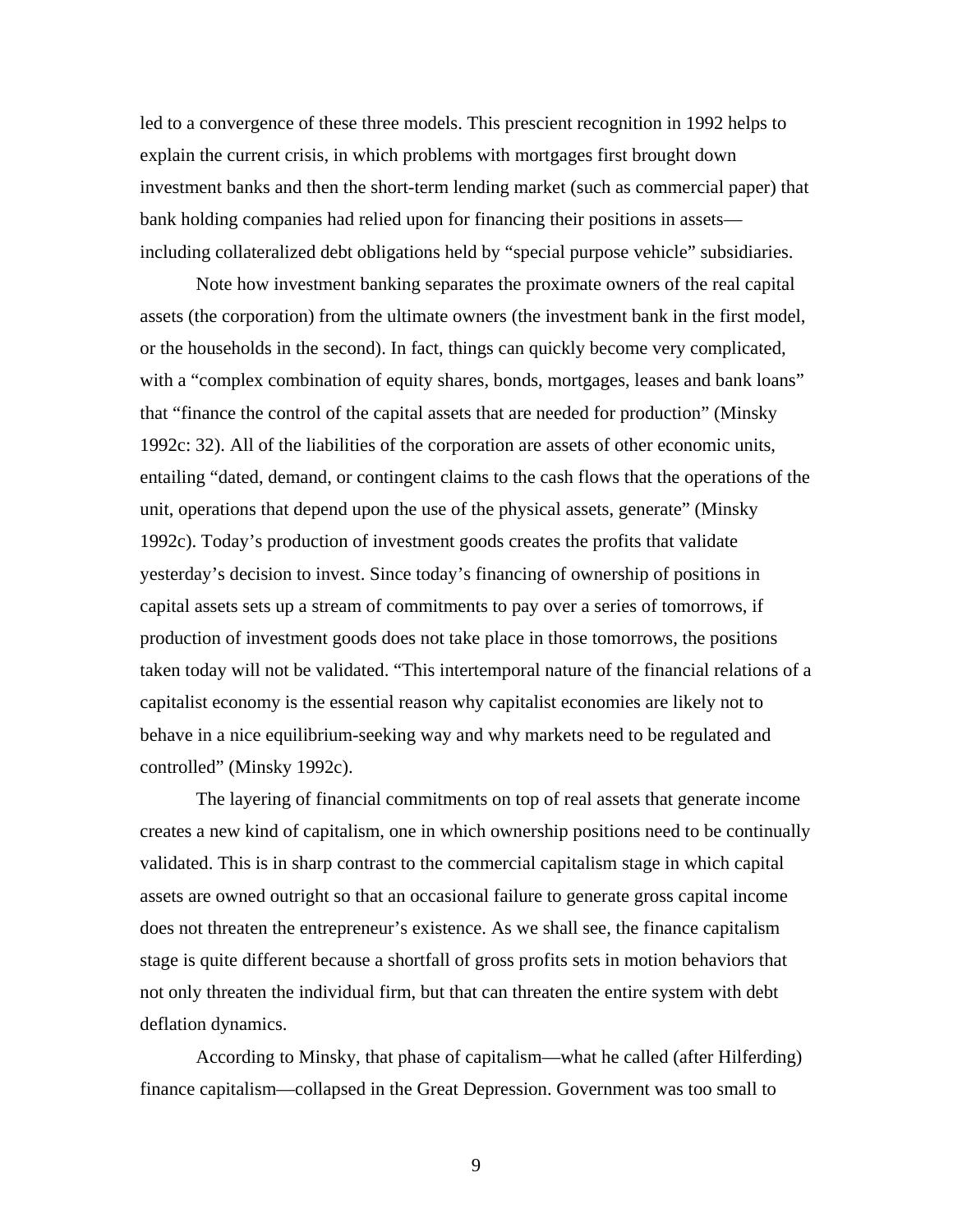offset the collapse of gross capital income that followed the Great Crash of 1929. After WWII we emerged with a new stage of capitalism, managerial welfare-state capitalism, with a government so large that its deficit could expand sufficiently in a downturn to offset the swing of investment. This maintained the aggregate surplus, allowing debts to be serviced. In addition, we had an array of New Deal reforms that strengthened the financial system, separating investment banks from commercial banks, and putting in place government guarantees such as deposit insurance. But, as Minsky said, stability is destabilizing. The relatively high rate of economic growth, plus the relative stability of the financial system, over time encouraged innovations that subverted the New Deal constraints. In addition, the financial wealth (and private debt) grew on trend, producing huge sums of money under professional management. Minsky called this stage the "money manager phase" of capitalism. We will turn to banking in that stage next.

### **BANKING IN THE MONEY MANAGER PHASE OF CAPITALISM**

In an important sense, money manager capitalism represents a return to the prewar finance capitalism stage. So let us first briefly look at the condition of the financial system in 1929, on the precipice of the Great Crash.

We have already examined the rise of external finance of a firm's capital assets. As J.M. Keynes famously described in his *General Theory*, separation of nominal ownership (holders of shares) from management of enterprise meant that prices of equities would be influenced by "whirlwinds of optimism and pessimism." Worse, as John Kenneth Galbraith (2009) makes clear, stocks could be manipulated by insiders— Wall Street's financial institutions—through a variety of "pump and dump" schemes. Indeed, the 1929 crash resulted from excesses promoted by investment trust subsidiaries of Wall Street's banks. Since the famous firms like Goldman Sachs were partnerships, they did not issue stock; hence they put together investment trusts that would purport to hold valuable equities in other firms (often in other affiliates, which sometimes held no stocks other than those in Wall Street trusts) and then sell shares in these trusts to a gullible public.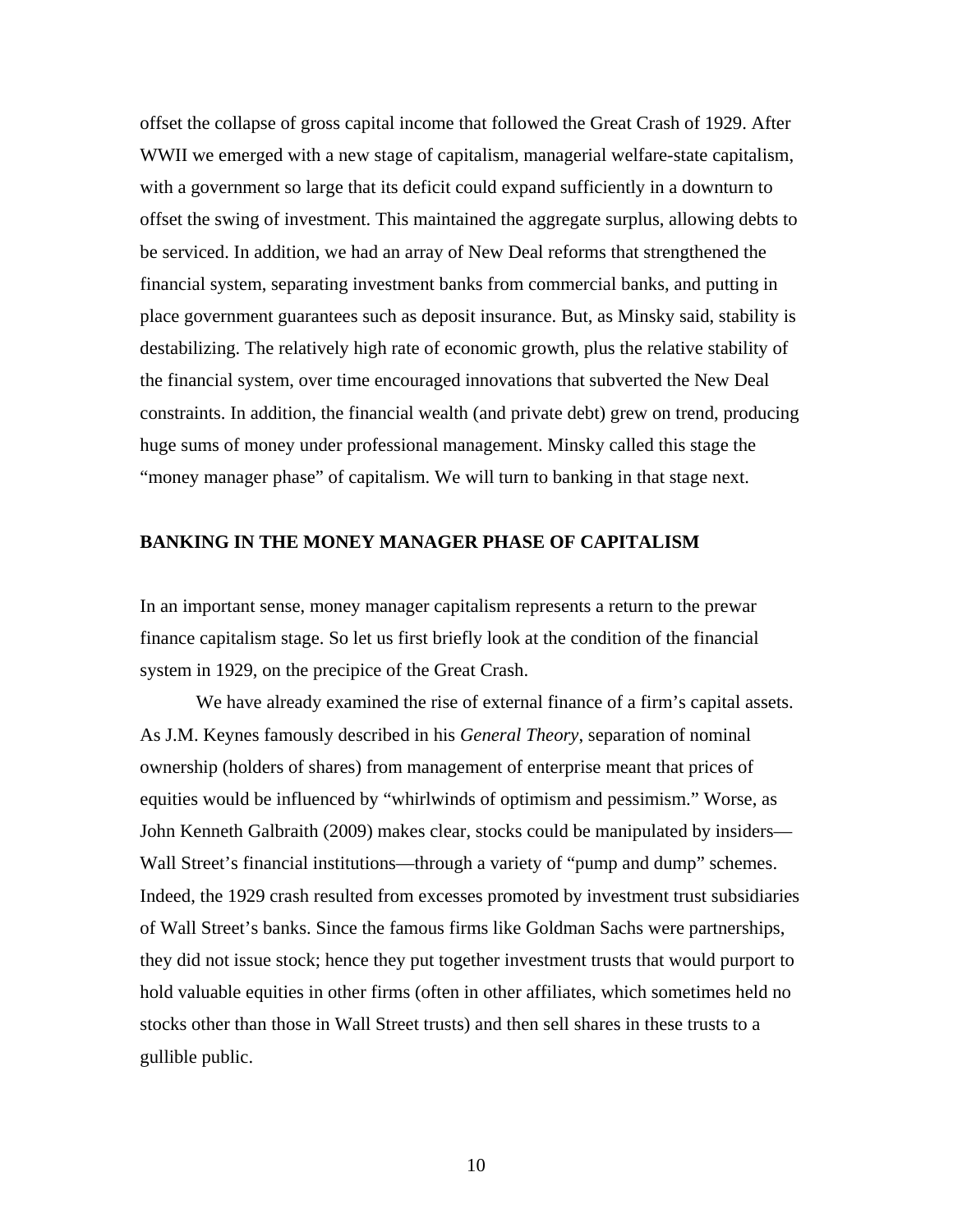Effectively, trusts were an early form of mutual fund, with the "mother" investment house investing a small amount of capital in their offspring, highly leveraged using other people's money. Goldman and others would then whip up a speculative fever in shares, reaping capital gains. However, trust investments amounted to little more than pyramid schemes (the worst kind of what Minsky called Ponzi finance)—there was very little in the way of real production or income associated with all this trading in paper. Indeed, as Galbraith showed, the "real" economy was long past its peak—there were no "fundamentals" to drive the Wall Street boom. Inevitably, it collapsed and a "debt deflation" began as everyone tried to sell out of their positions in stocks—causing prices to collapse. Spending on the "real economy" suffered and we were off to the Great Depression.

Again, as described above, this second type of investment bank (which intermediates shares between the issuing corporation and the household owners) opens up the possibility that underwriting will not be well done. All of this will sound familiar to anyone who has studied the dot-com, commodities, and real estate bubbles of the past decade (See Wray [2008a and 2008b]). While many point to the demise of Glass Steagall separation of banking by function, the problem really was the demise of underwriting. Below we will visit Minsky's views on Glass Steagall. The New Deal's reaction to the Great Crash was to prohibit commercial banks from handling equities—a reasonable response to the excesses of the 1929 boom. The banking crisis had been made very much worse because banks were caught holding stocks with little or no value, many of them issued by these investment trusts. Ironically, even the investment banks that had created the trusts got burned because they also held the worthless stocks. In some cases, this was because they got caught holding stocks they were trying to sell when the market crashed. However, many had invested in the pyramid schemes they created—following the greater fool theory that they would recognize the peak and sell out before the crash. Again, that will sound familiar to anyone who has studied the 2007 crisis—the banks that originated the toxic waste for sale to customers got caught holding it for precisely the same reasons.

In other words, the problem and solution is not really related to functional separation, but rather to the erosion of underwriting standards that is inevitable over a run of good times when a trader mentality triumphs. If a bank believes it can offload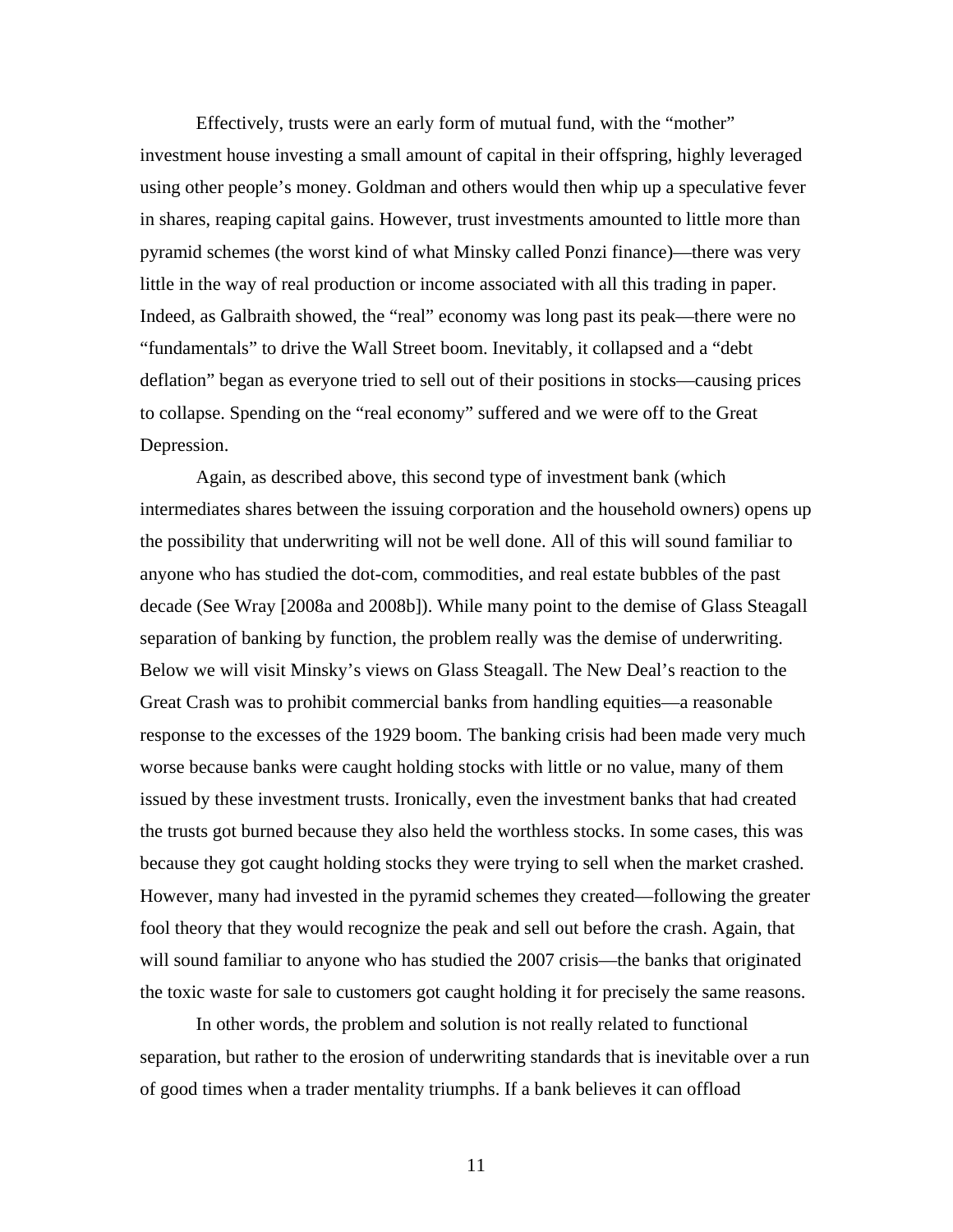questionable assets before values are questioned, its incentive to do proper underwriting is reduced. And if asset prices are generally rising on trend, the bank will try to share in the gains by taking positions in the assets. This is why the current calls by some for a return to Glass Steagall separation or to force banks to "put skin in the game" by holding some fraction of the toxic waste they produce are both wrong-headed. In the final section we will discuss some policies that could instead discipline underwriting standards.

Minsky argued that the convergence of the various types of banks within the umbrella bank holding company, and within shadow banks, was fueled by growth of money manager capitalism. It was also encouraged by the expansion of the government safety net, as Minsky (1992c: 39) remarked: "This convergence is also reflected in the United States by a proliferation of government endorsements of private obligations." Indeed, it is impossible to tell the story of the current crisis without reference to the implicit guarantee given by the Treasury to the mortgage market through its GSEs (Fannie and Freddie), through the student loan market (Sallie), and even through the "Greenspan Put" and the Bernanke "Great Moderation"—that gave the impression to markets that the government would never let markets fail. In the aftermath of the crisis, the government's guarantee of liabilities went far beyond FDIC-insured deposits to cover larger denomination deposits as well as money market funds, and the Fed extended lender of last resort facilities to virtually all financial institutions (with bailouts also going to auto companies, and so on). This really was a foregone conclusion once Glass Steagall was gutted and investment banking, commercial banking, and all manner of financial services were consolidated in a single financial "big box" superstore with explicit government guarantees over a portion of the liabilities. Financial institution indebtedness grew to some 120% of GDP—the leveraging and layering of national income that Minsky addressed—with complex and unknowable linkages among chartered banks and mostly unregulated institutions. It was always clear that if problems developed somewhere in a highly integrated system, the Treasury and Fed would be on the hook to rescue the shadow banks, too.

By the 1990s the big investment banks were still partnerships so they found it impossible to directly benefit from a run-up of the stock market, similar to the situation in 1929. An investment bank could earn fees by arranging initial public offerings for start-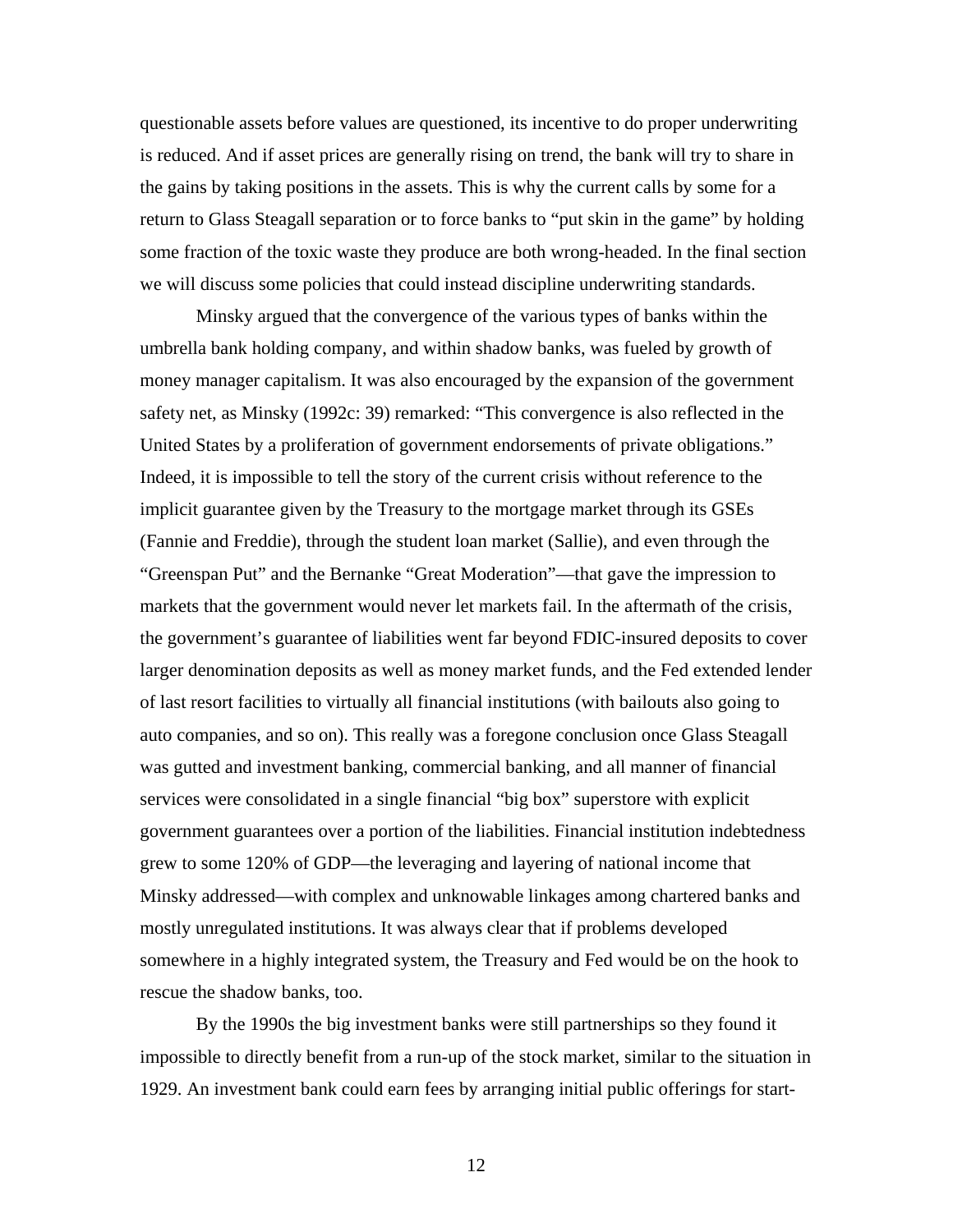ups, and it could trade stocks for others or for its own account. This offered the opportunity to exploit inside information, to manipulate the timing of trades, or to push the dogs onto clients. But in the euphoric irrational exuberance of the late 1990s that looked like chump change. How could an investment bank's management get a bigger share of the action?

In 1999 the largest partnerships went public to enjoy the advantages of stock issue in a boom. Top management was rewarded with stocks—leading to the same pump-anddump incentives that drove the 1929 boom. To be sure, traders like Robert Rubin (who would become Treasury secretary) had already come to dominate firms like Goldman. Traders necessarily take a short view—you are only as good as your last trade. More importantly, traders take a zero-sum view of deals: there will be a winner and a loser, with the investment bank pocketing fees for bringing the two sides together. Better yet, the investment bank would take one of the two sides—the winning side, of course—and pocket the fees and collect the winnings. Why would anyone voluntarily become the client, knowing that the deal was ultimately zero-sum and that the investment bank would have the winning hand? No doubt there were some clients with an outsized view of their own competence or luck, but most customers were wrongly swayed by investment bank's good reputation. From the perspective of hired management, the purpose of a good reputation is to exploit it—what William Black (2005) calls "control fraud."

Before this transformation, trading profits were a small part of investment bank revenues—for example, before it went public, only 28% of Goldman's revenues came from trading and investing activities. That is now about 80% of revenue. While many think of Goldman and JP Morgan (the remaining investment banks since the demise of Lehman, Bear, and Merrill, which all folded or were absorbed) as banks, they are really more like huge hedge funds, albeit very special ones that now hold bank charters, granted during the crisis when investment banks were having trouble refinancing positions in assets—giving them access to the Fed's discount window and to FDIC insurance. That, in turn, lets them obtain funding at near-zero interest rates. Indeed, in 2009 Goldman spent only a little over \$5 billion to borrow, versus \$26 billion in interest expenses in 2008—a \$21 billion subsidy thanks to its access to cheap, government-insured deposits. The two remaining investment banks were also widely believed to be "backstopped" by the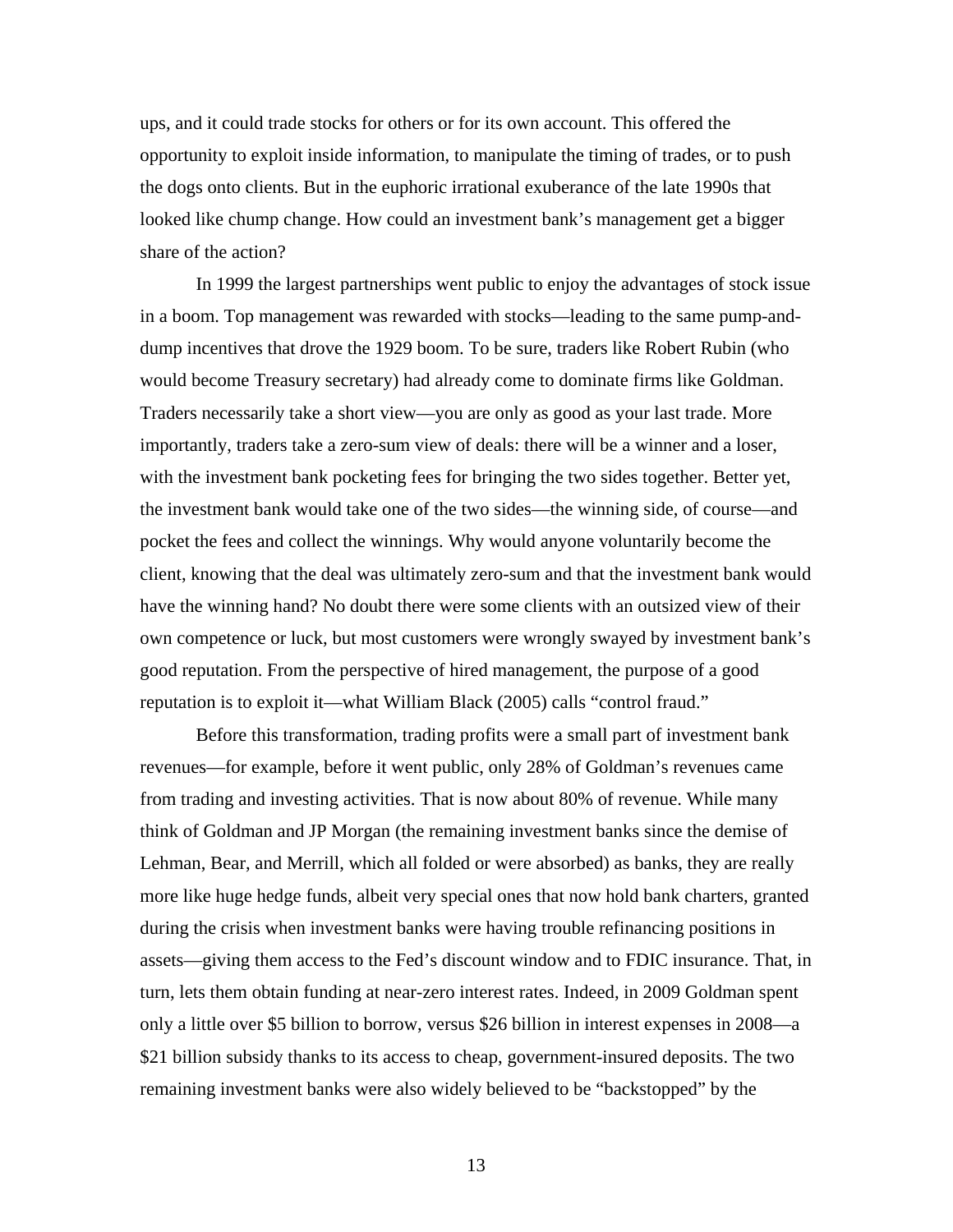government—under no circumstances would they be allowed to fail—keeping stock prices up. However, after the SEC began to investigate some of Goldman's practices, that belief was thrown into doubt, causing share prices to plummet (See Wray [2010]).

In some ways, things were even worse than they had been in 1929 because the investment banks had gone public—issuing equities directly into the portfolios of households and indirectly to households through the portfolios of managed money. It was thus not a simple matter of having Goldman or Citibank jettison one of its unwanted offspring—problems with the stock or other liabilities of the behemoth financial institutions would rattle Wall Street and threaten the solvency of pension funds and other invested funds. This finally became clear to the authorities after the problems with Bear and Lehman. The layering and linkages among firms—made opaque by over-the-counter derivatives such as credit default swaps—made it impossible to let them fail one-by-one, as failure of one would bring down the whole house of cards. The problem we now face is that total financial liabilities in the United States amount to about five times GDP (versus 300% in 1929)—so that every dollar of income must service five dollars of debt. That is an average leverage ratio of five-times income. That is one (scary) way to measure leverage, for as Minsky and Mayer argue, this is, historically, the important measure for bank profitability—which ultimately must be linked to repayment of principle and interest out of income flows.

Another measure, of course, is the ratio of debt-to-assets. This became increasingly important during the real estate boom, when mortgage brokers would find finance for 100% or more of the value of a mortgage, on the expectation that real estate prices would rise. That is a trader's, not a banker's, perspective because it relies on either sale of the asset or refinancing. While a traditional banker might feel safe with a capital leverage ratio of 12 or 20—with careful underwriting to ensure that the borrower would be able to make payments—for a mortgage originator or securitizer who has no plans to hold the mortgage what matters is the ability to place the security. Many considerations then come into play, including prospective asset price appreciation, credit ratings, monoline and credit default swap "insurance," and "overcollateralization" (markets for the lower tranches of securities). We need not go deeply into the details of these complex instruments. What is important is that income flows take a back seat in such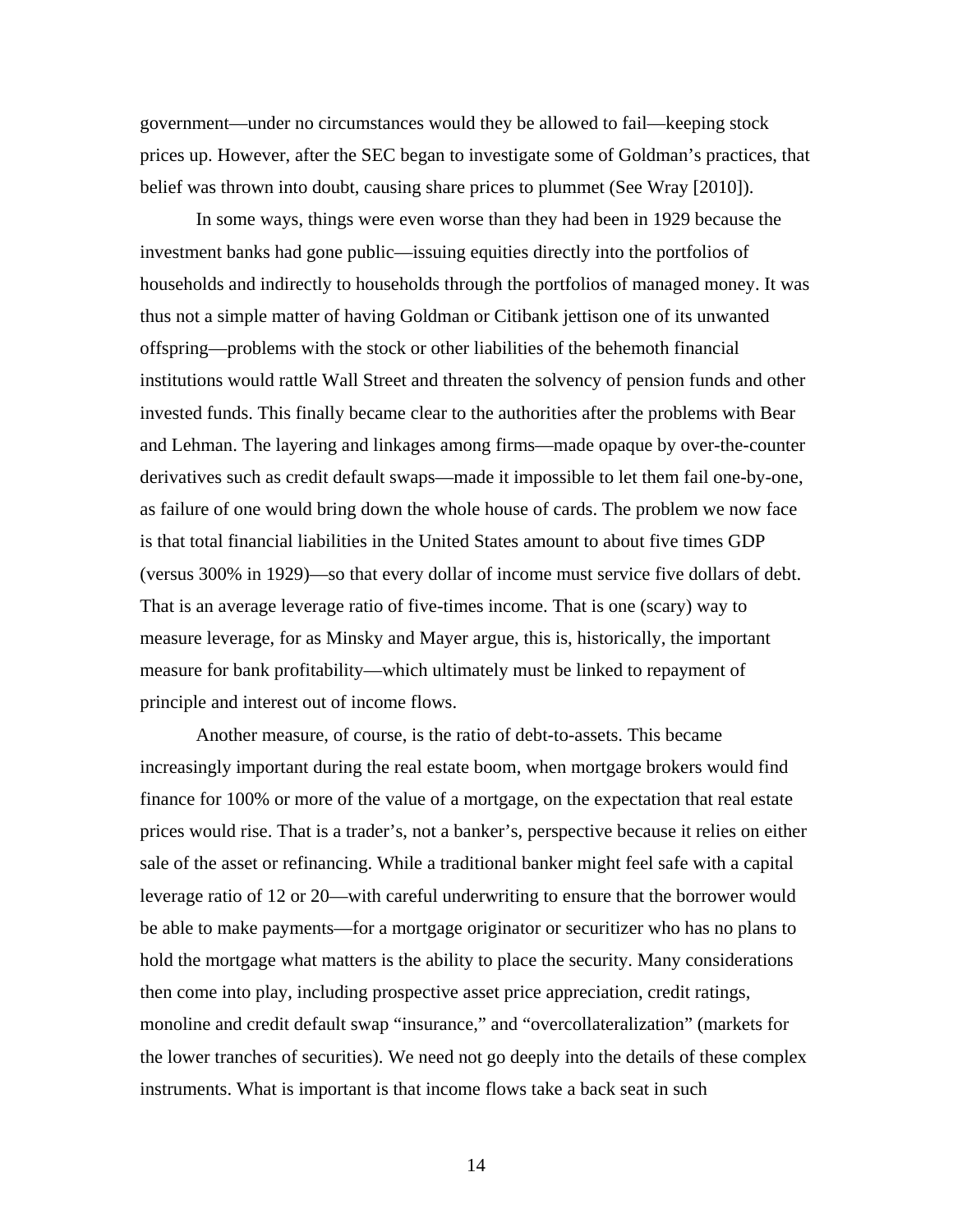arrangements, and acceptable capital leverage ratios are much higher. For money managers, capital leverage ratios are 30 and reach up to several hundred. But even these large numbers hide the reality that risk exposures can be very much higher because many commitments are not reported on balance sheets. There are unknown and essentially unquantifiable risks entailed in counterparties—for example, in supposedly hedged credit default swaps in which one sells "insurance" on suspected toxic waste and then offsets risks by buying "insurance" that is only as good as the counterparty. Because balance sheets are linked in highly complex and uncertain ways, failure of one counterparty can spread failures throughout the system. All of these financial instruments ultimately rest on the shoulders of some homeowner trying to service her mortgage out of income flows—on average with \$5 of debts and only \$1 of income to service them. As Minsky argued, "National income and its distribution is the 'rock' upon which the capitalist financial structure rests" (Minsky 1992d: part III, p. 2). Unfortunately, that rock is holding up a huge financial structure and the trend toward concentration of income and wealth at the top makes it ever more difficult to support the weight of the debt.

In an ideal world, a lot of the debts will cancel, the homeowner will not lose her job, and the FIRE sector can continue to force 40% of all corporate profits in its direction. But that is not the world in which we live. In our little slice of the blue planet, the homeowner missed some payments, the MBSs issued against her mortgage got downgraded, the monoline insurers went bust, the credit default swaps went bad when AIG failed, the economy slowed, and the homeowner lost her job and then her house, real estate prices collapsed, and in spite of its best efforts to save money manager capitalism, the federal government has not yet found a way out of the morass.

#### **BANKING ON CRISIS? THE RISE OF CASINO CAPITALISM**

Minsky's writings in the early 1992 were remarkably prescient; while he was addressing the banking crisis at that time (which followed the 1980s S&L crisis), most of his points could be made about the continuing evolution of the financial structure, which finally collapsed in 2007. He warned that the early postwar financial conservativism had given way to money manager capitalism that "ushered in a new era of pervasive casino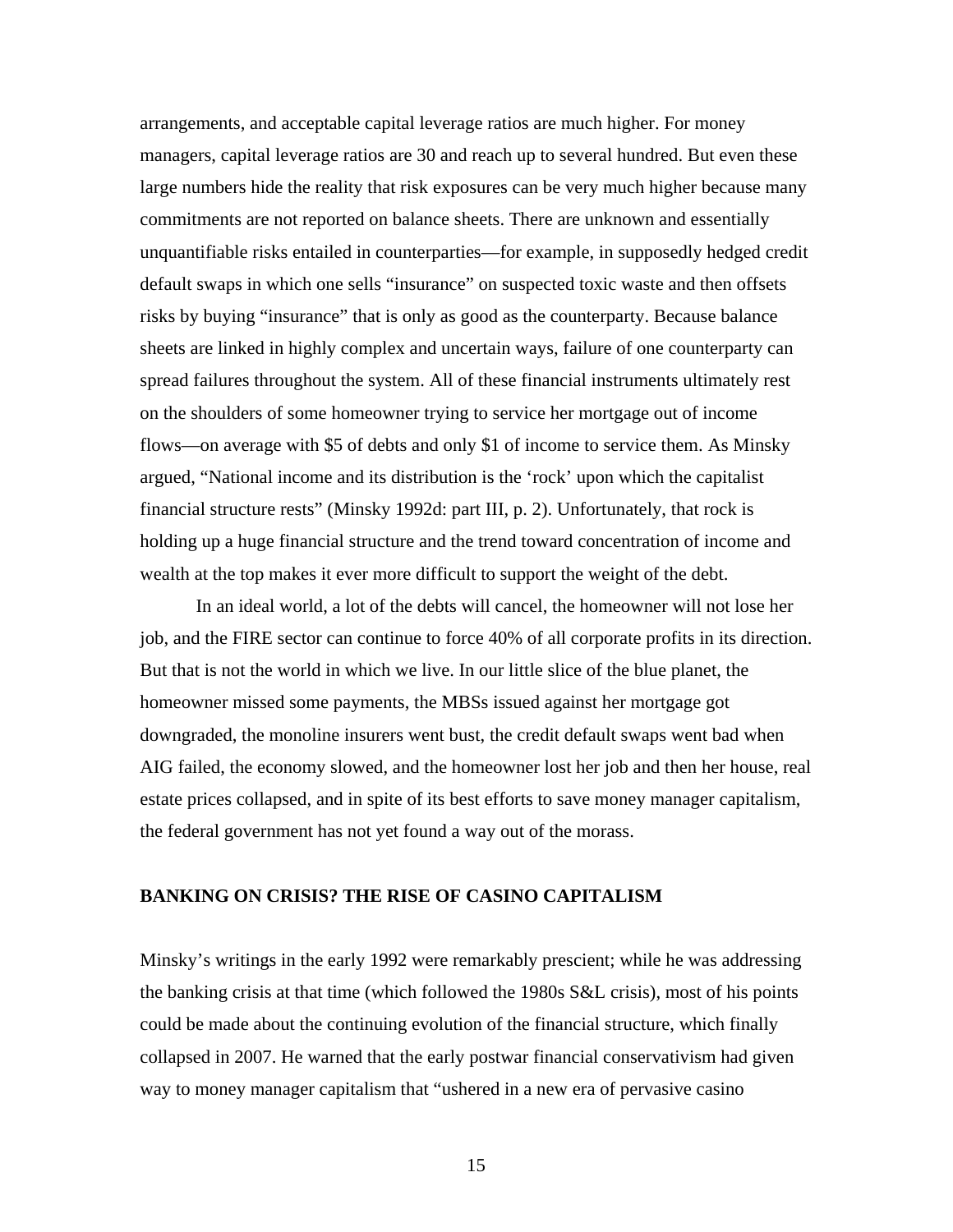capitalism," with the leveraged buy-outs of the late 1980s serving as a good example of the excesses. Much of that boom was driven by pension funds "both as suppliers of the equity base for leveraged buy outs and as the takers of the high yield bonds (junk bonds) [...] Systemic over indebtedness may well be a legacy of pension funds in the United States" (Minsky 1992d: part II, p. 9). He argued that the decrease in the power of banks and the concomitant rise of the power of managed money "has little to do with the movement to deregulate banks and other financial institutions" (Minsky 1992d: part II, p. 9). Instead he blamed the 1979–82 Volcker experiment in monetarism that wiped out bank and thrift equity, payments systems innovations (such as electronic funds transfers and credit cards) that took away cheap deposit sources of bank funds, and the "change in the international clout of the United States" as far more important (Minsky 1992d: part II, p. 12). Thus, Minsky attributed the transformation of the financial sector away from banking and toward managed money that occurred over a long period to complex—and mostly endogenous—factors. While deregulation (in the early 1980s, and then again in the late 1990s after Minsky's death) played an important role, Minsky insisted that this was of secondary importance.

On the eve of the 2007 crash, we no longer had any sharp distinction between investment banking and commercial banking—and repeal of the Glass Steagall Act in 1999 eliminated any remaining barriers. Banking was largely organized into holding companies with subsidiaries that could engage across the spectrum of financial activities. Some activities were farmed-out to independent or quasi-independent specialists (independent mortgage brokers, special purpose vehicles). Many financial services were supposedly taken out of financial institutions to be performed by "markets." However, this was more apparent than real because the dominant financial institutions controlled those markets and set prices of financial assets (often using complex and proprietary models). This is probably what Minsky meant when he said that money manager capitalism had integrated the various models of banks. For our purposes, there was a handful of behemoth financial institutions that provided the four main financial services: commercial banking (short-term finance for business and government), payments services (for households, firms, and government), investment banking (long-term finance for firms and government), and mortgages (residential and commercial real estate). A lot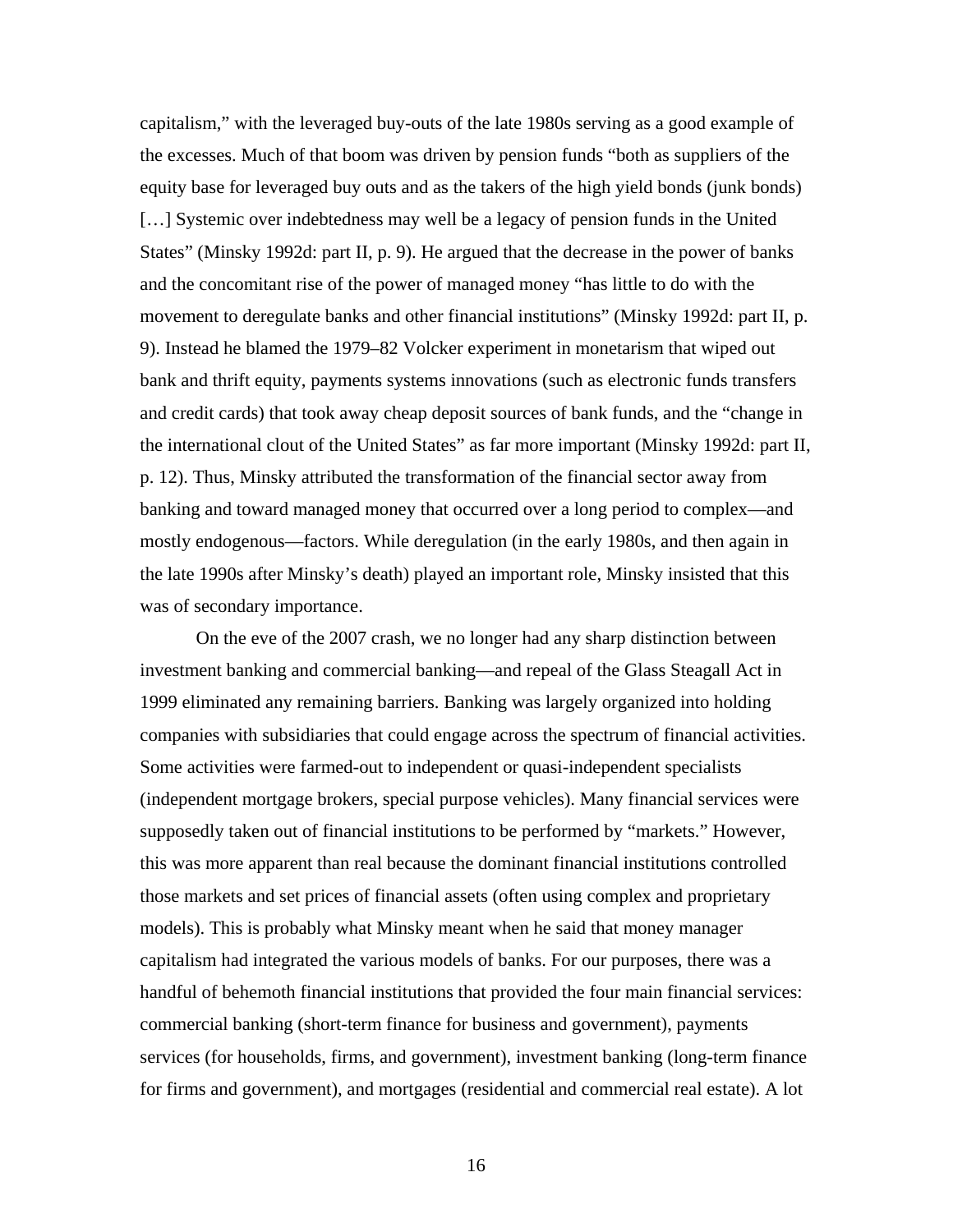of the debts were securitized and ultimately held in pension, university endowment, and sovereign wealth funds. Note that if anything, the largest institutions have consolidated their power as a result of the crisis, largely through government help.

The originate to distribute model virtually eliminated underwriting, to be replaced by a combination of property valuation by assessors who were paid to overvalue real estate, by credit ratings agencies who were paid to overrate securities, by accountants who were paid to ignore problems, and by monoline insurers whose promises were not backed by sufficient loss reserves. As Jan Kregel (2008) has argued, the mortgages were Ponzi from the very beginning—they required rising real estate prices as well as continual access to refinancing because borrowers did not have the capacity to service the loans. Much of the activity was actually off the balance sheets of banks and thrifts, with mortgage brokers arranging for finance, with investment banks packaging the securities, and with the "shadow banks" or "managed money" holding the securities. While Fannie and Freddie have been subjected to much ridicule, in truth neither of them made or arranged any of the mortgages, and they only began to purchase the toxic securities because that was all that markets were selling. Still, when delinquencies and defaults on mortgages rose, problems immediately came back to the banks through several avenues: they were stuck with securities they were trying to sell, they had sold credit default "insurance" or had provided "buy-back" guarantees on securities they had sold, they had special purpose vehicles with loads of bad assets, and they could not refinance positions in assets because the market for short-term debt had practically disappeared. But that was only the beginning of problems for the financial sector.

Above we mentioned that the investment banks in the late 1920s stock market boom had used "pump and dump" schemes to push overpriced stocks in their own subsidiaries into portfolios of clients; in many cases, the investment banks themselves got caught up in the whirlwinds of speculative fever, taking positions in what they knew to be pyramid schemes. Similar shenanigans took place over the past decade as traders adopted the "greater fool" theory: sure the whole thing would inevitably collapse, but each trader thought he could sell out position at the peak, shunting toxic assets off to the greater fools. Just as in 1929, traders found that selling into a collapsing market meant losses, and falling asset prices meant collateral calls with no access to finance.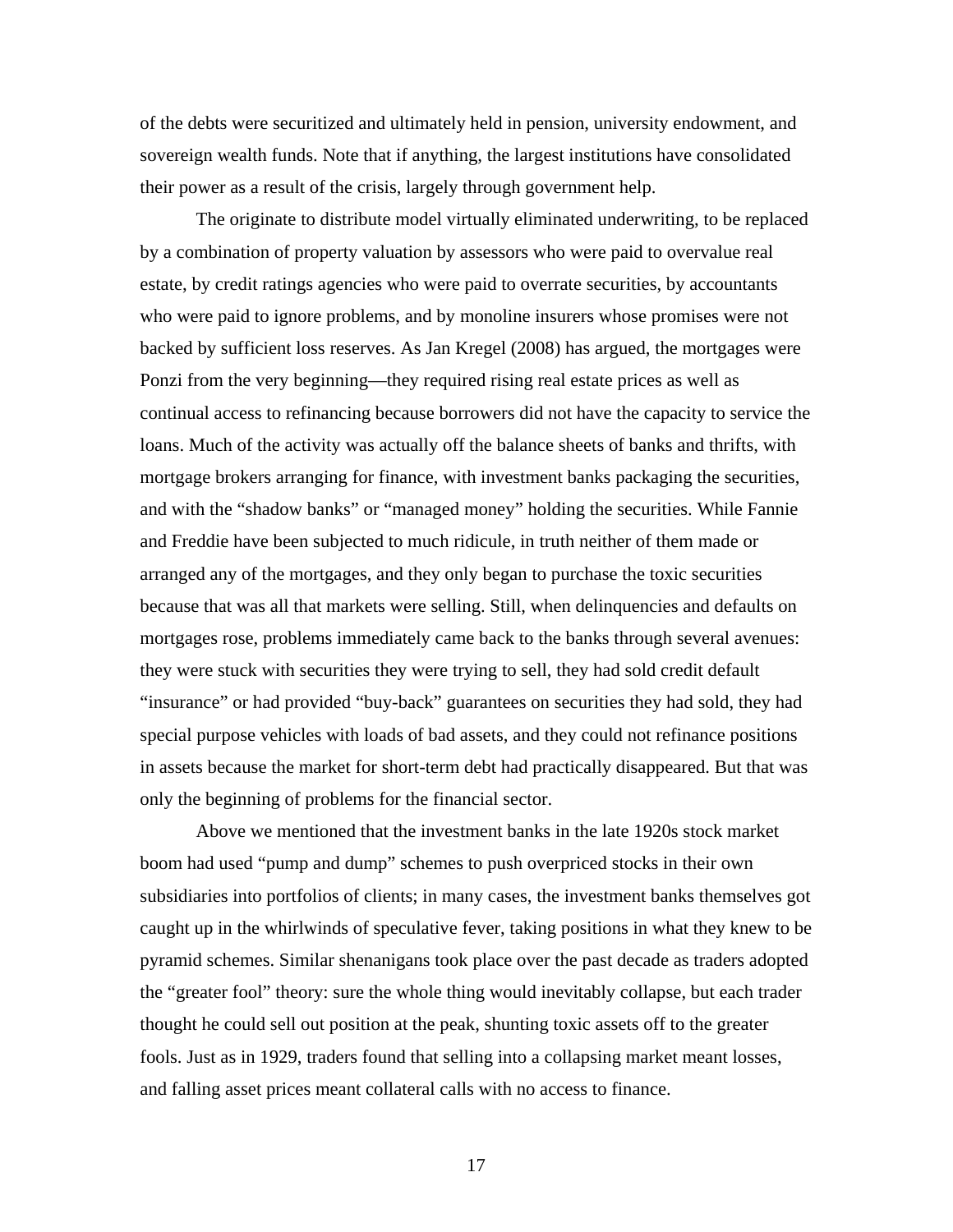In the modern era, it is not enough to put together Ponzi pyramid schemes or to sell trash to gullible customers. While investment banking today is often compared to a casino, that is not really fair. A casino is heavily regulated and while probabilities favor the house, gamblers can win 48% of the time. When a firm approaches an investment bank to arrange for finance, the modern investment bank immediately puts together two teams. The first team arranges finance on the most favorable terms for their bank that they can manage to push onto their client. The second team puts together bets that the client will not be able to service its debt. Even brokers do not currently have a fiduciary responsibility to take their client's best interests into account when selling them assets. Magnetar, a hedge fund, actually sought the very worst tranches of mortgage-backed securities, almost single-handedly propping up the market for toxic waste that it could put into CDOs sold on to "investors" (I use that term loosely because these were suckers to the "nth" degree; see Wray [2010] for details and references). It then bought credit default insurance (from, of course, AIG) to bet on failure. By 2008, 96% of the CDO deals arranged by Magnetar were in default—as close to a sure bet as financial markets will ever find. In other words, the financial institution often bets against households, firms, and governments—and loads the dice against them—with the bank winning when its customers fail. We are very far, indeed, from Martin Mayer's vision of banking, or Hyman Minsky's banks that finance the capital development of the economy.

In a case recently prosecuted by the SEC, Goldman created synthetic CDOs that placed bets on toxic waste MBSs. (Goldman agreed to pay a fine of \$550 million, without admitting guilt, although it did admit to a "mistake." Again, see Wray [2010] for details.) A synthetic CDO does not actually hold any mortgage securities—it is simply a pure bet on a bunch of MBSs. The purchaser is betting that those MBSs will not go bad, but there is an embedded CDS that allows the other side to bet that the MBSs will fall in value, in which case the CDS "insurance" pays off. Note that the underlying mortgages do not need to go into default or even fall into delinquency. To make sure that those who "short" the CDO (those holding the CDS) get paid sooner rather than later, all that is required is a downgrade by credit rating agencies. The trick, then, is to find a bunch of MBSs that appear to be overrated and place a bet they will be downgraded. The propensity of credit raters to give high ratings to junk assets is well-known, indeed assured by paying them to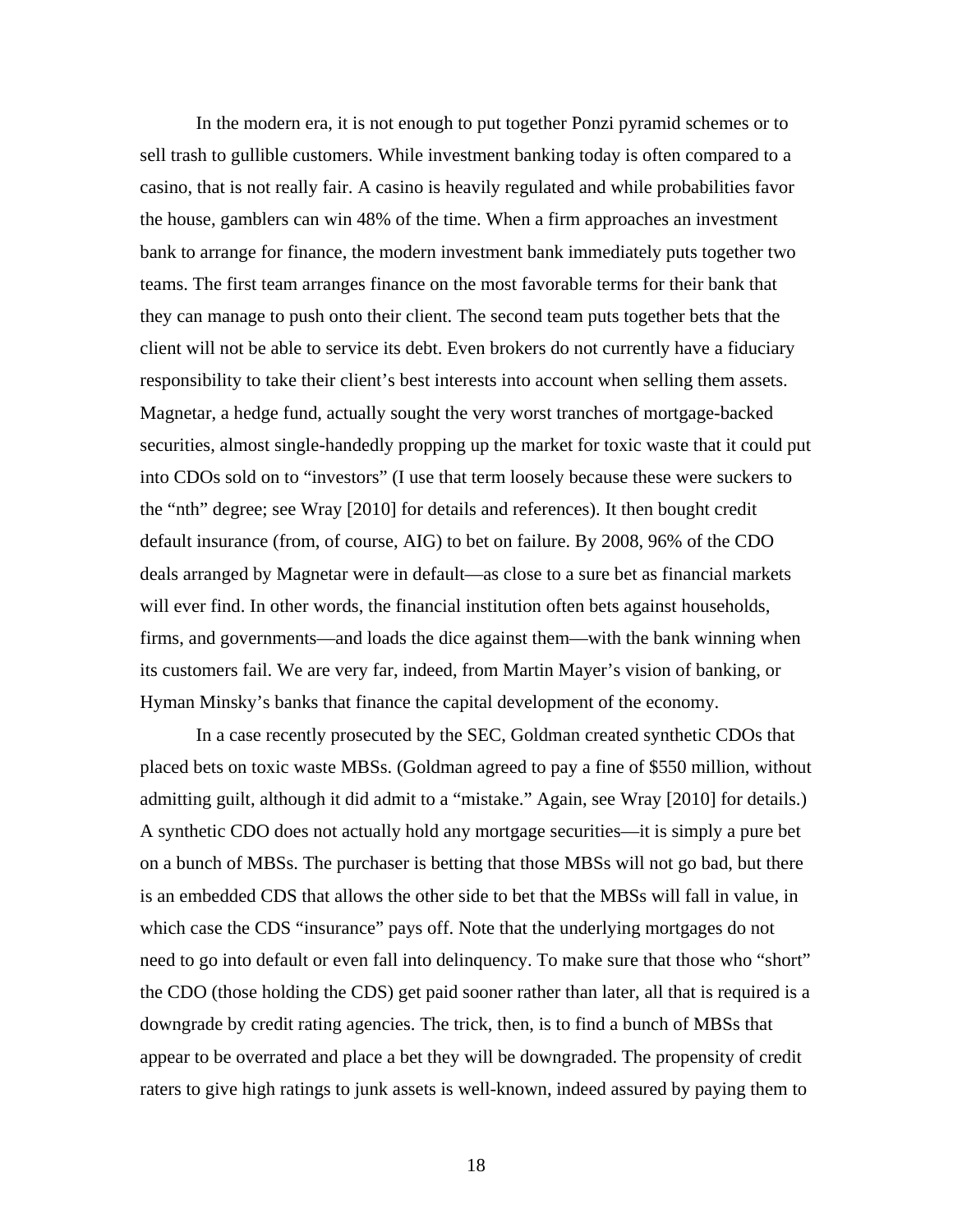do so. Since the underlying junk is actually, well, junk, downgrades are also assured. Betting against the worst junk you can find is a good deal—if you can find a buyer to take the bet.

The theory behind shorting is that it lets you hedge risky assets in your portfolio, and it aids in price discovery. The first requires that you've actually got the asset you are shorting, the second relies on the belief in the efficacy of markets. In truth, these markets are highly manipulated by insiders, subject to speculative fever, and mostly over-thecounter. That means that initial prices are set by sellers. Even in the case of MBSs—that actually have mortgages as collateral—buyers usually do not have access to essential data on the loans that will provide income flows. Once we get to tranches of MBSs, to CDOs (squared and cubed), and on to synthetic CDOs, we have leveraged and layered those underlying mortgages to a degree that it is pure fantasy to believe that markets can efficiently price them. Indeed, that was the reason for credit ratings, monoline insurance, and credit default swaps (CDS). CDSs that allow bets on synthetics that are themselves bets on MBSs held by others serve no social purpose—they are neither hedges nor price discovery mechanisms.

The most famous shorter of MBSs is John Paulson, who approached Goldman to see if the firm could create some toxic synthetic CDOs that he could bet against. Of course, that would require that Goldman could find clients willing to buy junk CDOs. According to the SEC, Goldman let Paulson increase the probability of success by allowing him to suggest particularly risky securities to include in the CDOs. Goldman arranged 25 such deals, named Abacus, totaling about \$11 billion. Out of 500 CDOs analyzed by UBS, only two did worse than Goldman's Abacus. Just how toxic were these CDOs? Only five months after creating one of these Abacus CDOs, the ratings of 84% of the underlying mortgages had been downgraded. By betting against them, Goldman and Paulson won—Paulson pocketed \$1 billion on the Abacus deals; he made a total of \$5.7 billion shorting mortgage-based instruments in a span of two years. This is not genius work—an extraordinarily high percent of CDOs that are designed to fail will fail.

Paulson has not been accused of fraud—while he is accused of helping to select the toxic waste, he has not been accused of misleading investors in the CDOs he bet against. Goldman, on the other hand, never told investors that the firm was creating these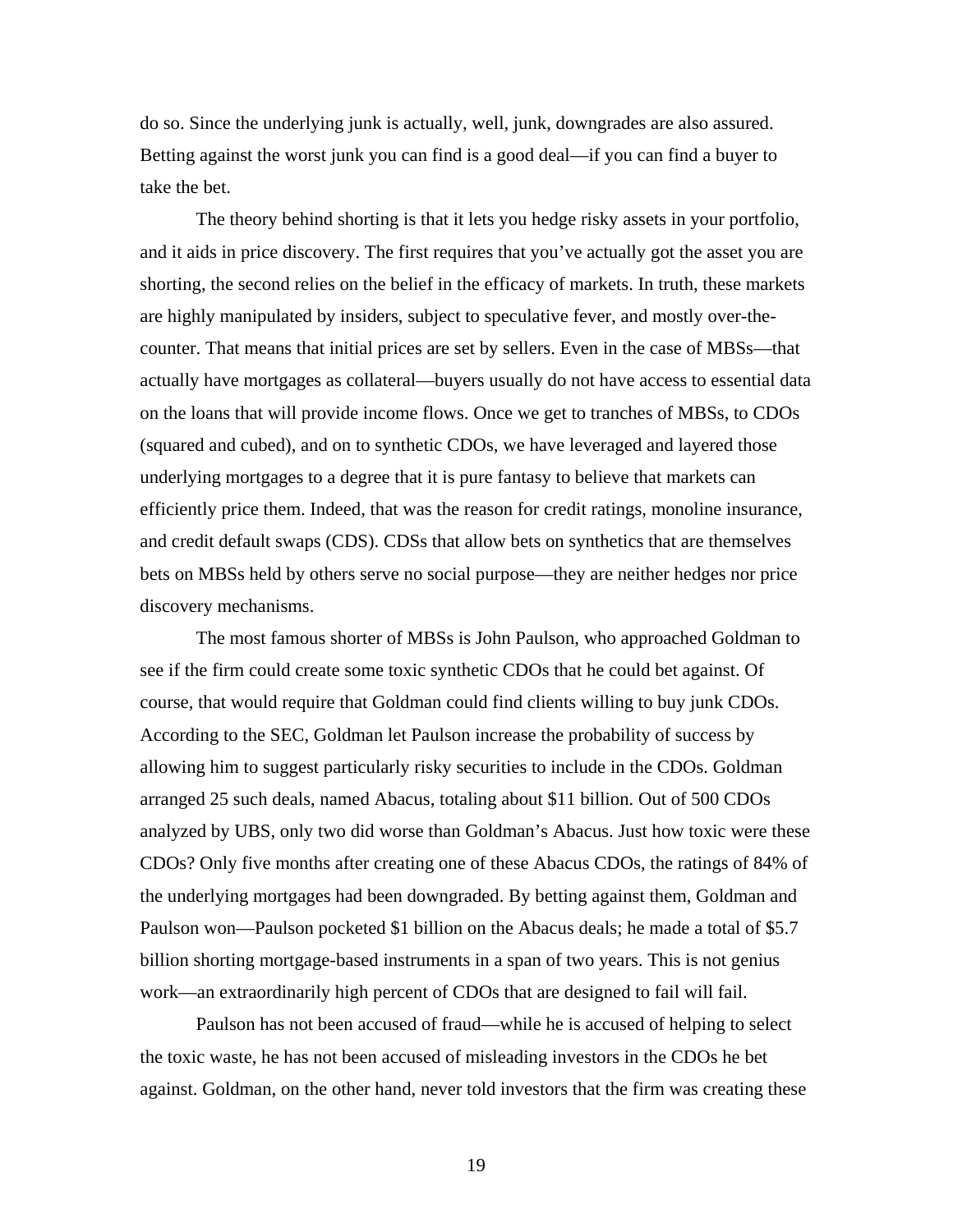CDOs specifically to meet the demands of Paulson for an instrument to allow him to bet against them. The truly surprising thing is that Goldman's customers actually met with Paulson as the deals were assembled—but Goldman never informed them that Paulson was the shorter of the CDOs they were buying! While Goldman admitted it should have provided more information to buyers, its defense was that: a) these clients were big boys; and b) Goldman also lost money on the deals because it held a lot of the Abacus CDOs. In other words, Goldman not only withheld crucial information, but it is also sufficiently incompetent to buy CDOs that it let Paulson put together with the explicit purpose of betting on failure. If that is not exploitation of reputation by Goldman's management, I do not know what would qualify.

By the way, in the AIG bail-out by the government, \$12.9 billion was passedthrough to Goldman because AIG provided the CDSs that allowed Goldman and Paulson to short Abacus CDOs. So AIG was also duped, as was Uncle Sam. I have argued (Wray 2010) that we should not take Goldman's claim that it lost money on these deals too seriously. It must be remembered that when Hank Paulson ran Goldman, it was bullish on real estate; through 2006 it was accumulating MBSs and CDOs—including early Abacus CDOs. It then slowly dawned on Goldman that it was horribly exposed to what was turning out to be toxic waste. At that point it started shorting the market, including the Abacus CDOs it held and was still creating. Thus, while it might be true that Goldman could not completely hedge its positions so that it got caught holding junk, that was not for lack of trying to push risks onto its clients. The market crashed before Goldman found a sufficient supply of buyers to allow it to short everything it held.

Previously, Goldman helped Greece to hide its government debt, then bet against the debt—another fairly certain bet since debt ratings would likely fall if the hidden debt was discovered. Goldman took on U.S. states as clients (including California, New Jersey, and nine other states), earning fees for placing their debts, and then encouraged other clients to bet against state debt—using its knowledge of the precariousness of state finances to market the instruments that facilitated the shorts. To be fair, Goldman is not alone—all of this appears to be common business procedure. In early spring 2010, a court-appointed investigator issued his report on the failure of Lehman. Lehman engaged in a variety of "actionable" practices (potentially prosecutable as crimes). Interestingly, it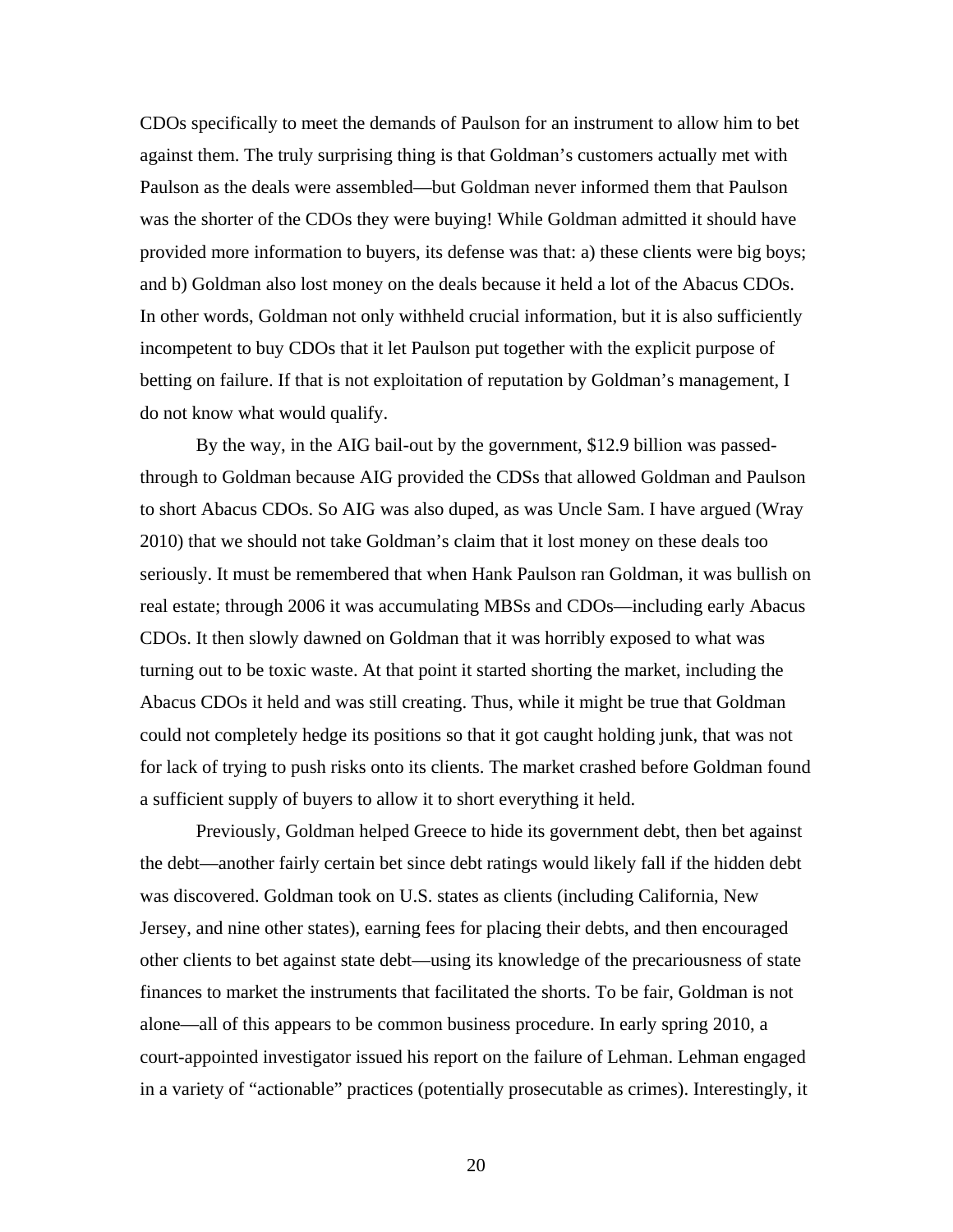hid debt using practices similar to those employed by Goldman to hide Greek debt. The investigator also showed how the prices by Lehman on its assets were set—and subject to rather arbitrary procedures that could result in widely varying values. But most importantly, the top management, as well as Lehman's accounting firm (Ernst&Young), signed off on what the investigator said was "materially misleading" accounting. That is a go-to-jail crime if proven. The question is why would a top accounting firm, as well as Lehman's CEO, Richard Fuld, risk prison in the post-Enron era (similar accounting fraud brought down Enron's accounting firm, and resulted in Sarbanes-Oxley legislation that requires a company's CEO to sign off on company accounts)? There are two answers. First, it is possible that such behavior is so wide-spread that no accounting firm could retain top clients without agreeing to overlook it. Second, these practices may be so pervasive and enforcement and prosecution thought to be so lax that CEOs and accounting firms have no fear. I have argued that both answers are correct (Wray 2010).

The purpose of this discussion is not to single out any particular firm, nor is it to argue that such behavior is the *only* thing that investment banks do. Indeed, as a number of "kiss and tell" accounts (such as those by Das 2006 and Bookstaber 2007) show, questionable treatment of clients by investment banks has a long history. The only thing that appears to be relatively new is the dominance of traders and trading at these firms, as well as the zero-sum and short-termism mentality that creates a particularly unhealthy relationship between investment banks and their customers.

In the following section we return to Minsky's insights on banking, trying to identify what banks should be doing in our new millennium. The previous discussion should make it pretty clear that banking as practiced in the first decade of the new millennium has gone seriously astray.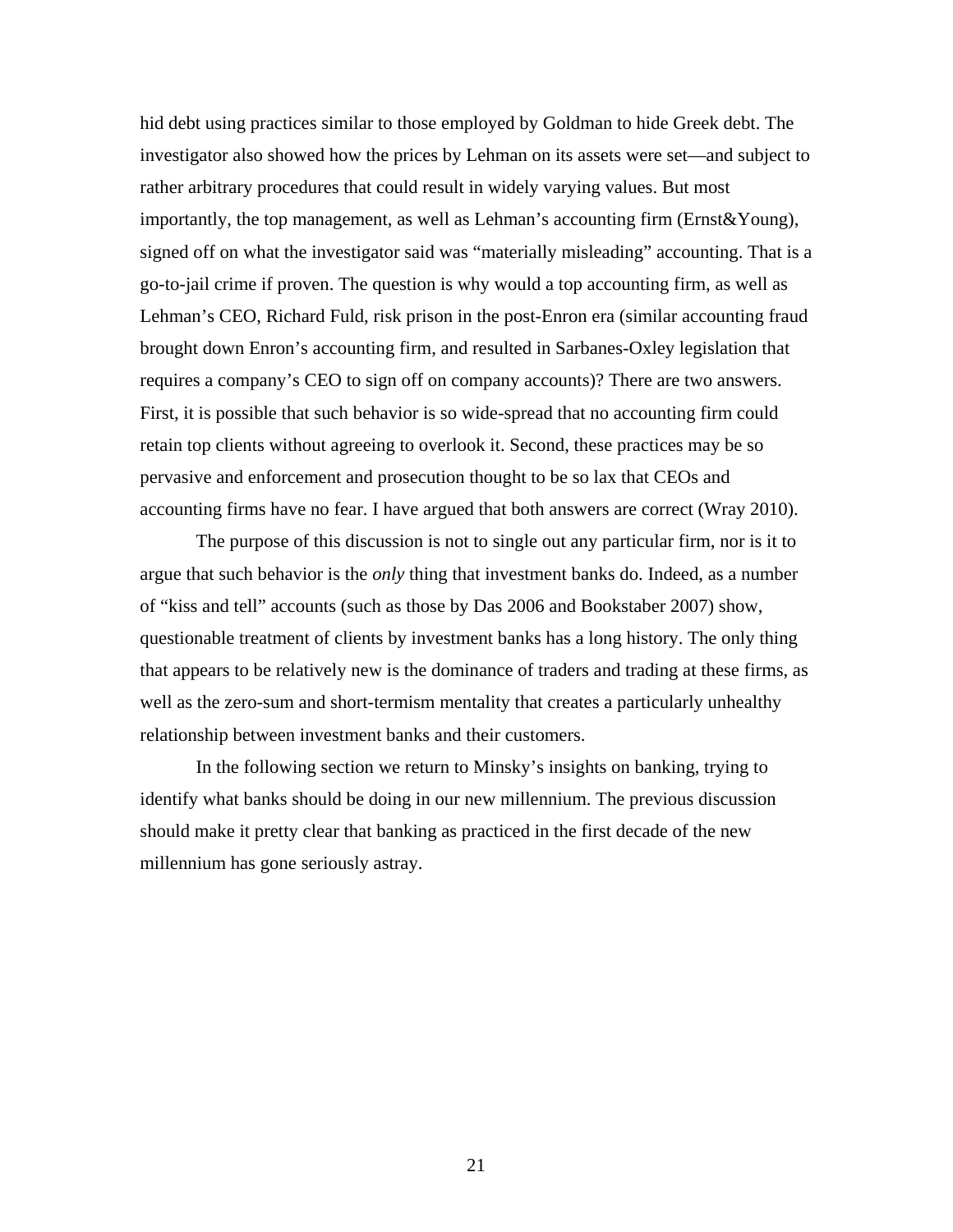# **WHAT** *SHOULD* **BANKS DO?**

Let us first enumerate the essential functions to be provided by the financial system.

1. A safe and sound payments system;

2. short-term loans to households and firms, and, possibly, to state and local governments;

3. a safe and sound housing finance system;

4. a range of financial services including insurance, brokerage, and retirement services; and

5. long-term funding of positions in expensive capital assets.

Obviously there is no reason why any single institution should provide all of these services, although as discussed above the long-run trend has been to consolidate a wide range of services within the affiliates of a bank holding company. The New Deal reforms had separated institutions by function (and state laws against branching provided geographic constraints). Minsky recognized that Glass Steagall had already become anachronistic by the early 1990s. He insisted that any reforms must take account of the accelerated innovations in both financial intermediation and the payments mechanism. As discussed above, he believed these changes were largely market-driven and not due to deregulation. The demise of commercial banking and the rise of shadow banking was mostly a consequence of the transition to money manager capitalism.

In his draft book manuscript he dealt in detail with a Treasury proposal for "modernizing" the financial system. Briefly, this proposal made recommendations for "safer, more competitive banks," by "strengthening" deposit insurance, weakening Glass Steagall, weakening state limits on branching, allowing corporations to own banks, and consolidating regulatory and supervisory functions in the Treasury at the expense of reduction of the role of the Fed. Minsky argued that the proposal was at best superficial because it ignored shadow banks. While he quibbled with the approach taken to rescue FDIC (recall that many thrifts had failed and even the largest banks were in trouble in the early 1990s), he agreed that deposit insurance had to be strengthened. He argued that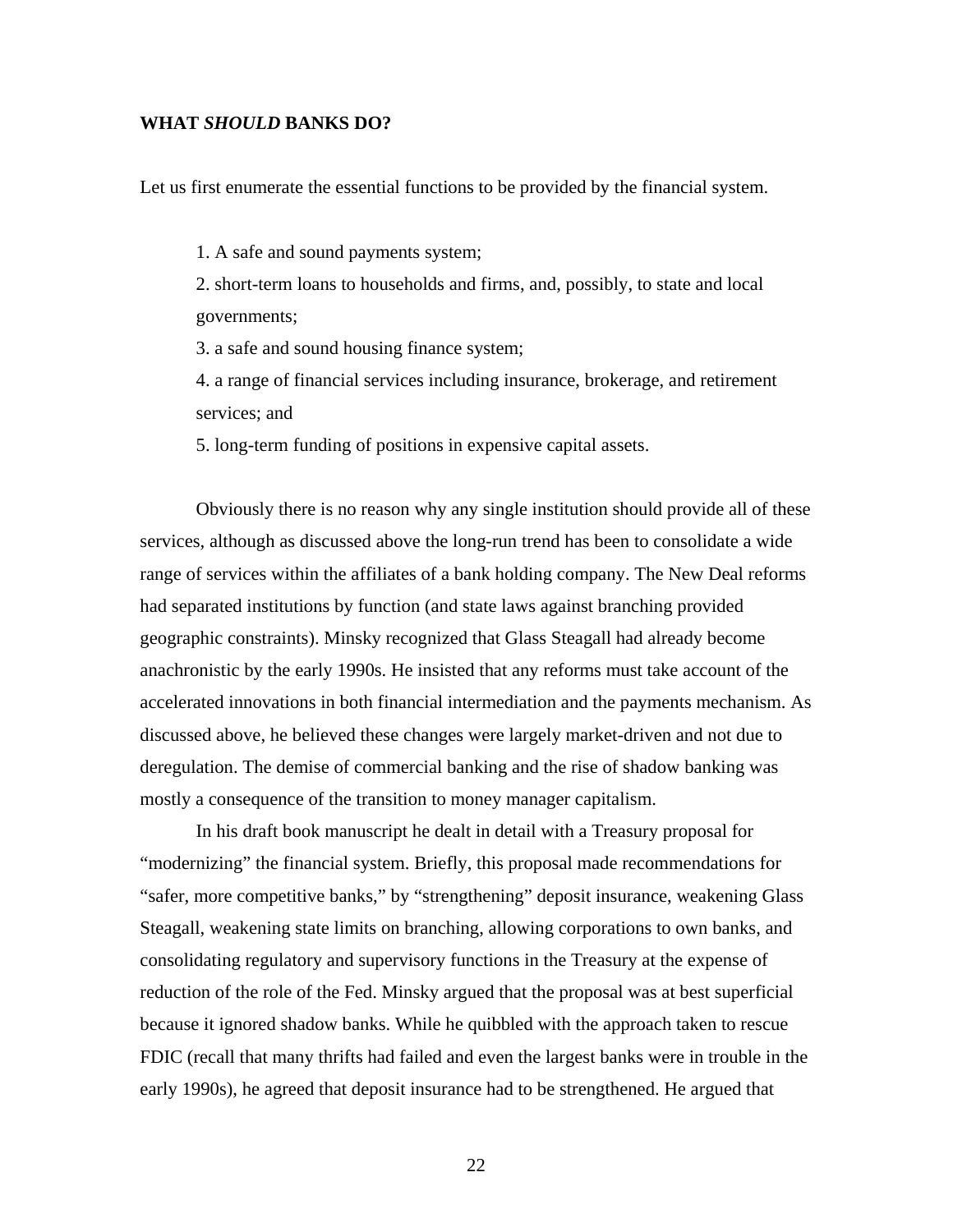weakening Glass Steagall and state limits on branching were trying to "fix something that is not broke." He argued that small- to medium-sized banks are more profitable and relation-oriented. In other words, there was no reason to allow or promote the rise of hegemonic financial institutions with national markets and broad scope. As many others have long argued, the economies of scale associated with banking are achieved at the size of relatively small banks. Minsky was not swayed by the Treasury's argument that banks were becoming uncompetitive because they could not branch across state lines or because certain practices were prohibited to them. He believed that repealing these constraints would simply reduce the profitability of the smaller, relation-oriented banks. However he did recognize that the smaller banks would lose market share, anyway, due to competition from shadow banks. Hence the solution would not be found in promoting bigger, less profitable banks that are not interested in relation-oriented banking. Rather, Minsky would allow greater scope to the activities of the small community banks. We might call this "intensifying" banking—allowing each small institution to provide a greater range of services—as opposed to promoting branching and concentration of power in the hands of a few large bank holding companies with a variety of subsidiaries.

In his proposal for development of the newly independent eastern European nations, he argued that the critical problem was to "create a monetary and financial system which will facilitate economic development, the emergence of democracy and the integration with the capitalist world" (Minsky 1992c: 28). Except for the latter goal, this statement applies equally well to promotion of the capital development of the Western nations.

Minsky argued that there are two main ways in which the capital development of the economy can be "ill done": the "Smithian" and the "Keynesian." The first refers to what might be called "misallocation": the wrong investments are financed. The second refers to an insufficiency of investment, which leads to a level of aggregate demand that is too low to promote high employment. The 1980s suffered from both, but most importantly from inappropriate investment—especially in commercial real estate investment. We could say that the 2000s again suffered from "Smithian" ill-done capital development because far too much finance flowed into the residential real estate sector. In both cases, Minsky would point his finger to securitization. In the 1980s because the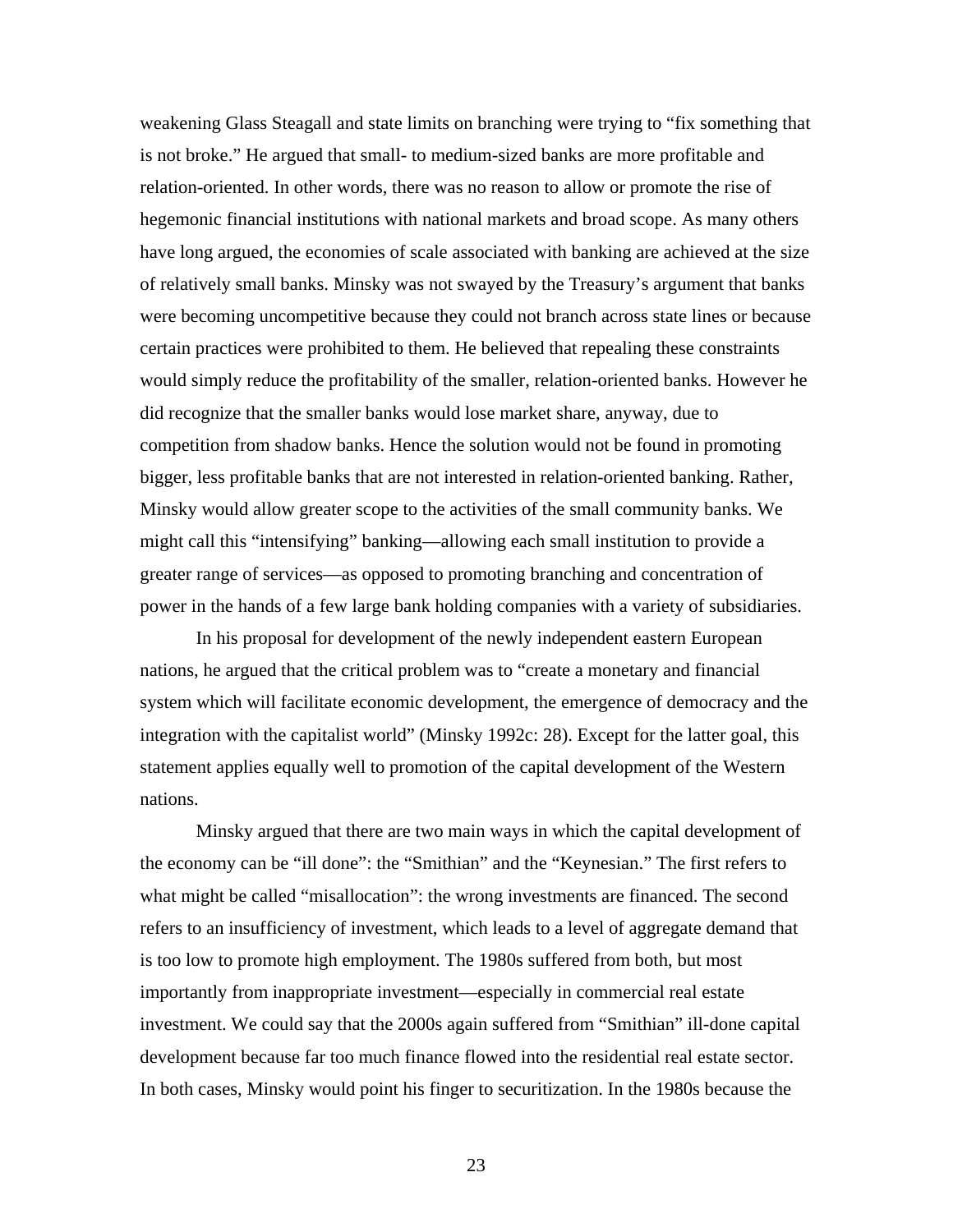thrifts were not holding mortgages, they had funding capacity that flowed into commercial real estate; in the 2000s, the mania for risky (high return) asset-backed securities fueled subprime lending. In a prescient analysis, Minsky argued that

> [b]ecause of the way the mortgages were packaged it was possible to sell off a package of mortgages at a premium so that the originator and the investment banking firms walked away from the deal with a net income and no recourse from the holders. The instrument originators and the security underwriters did not hazard any of their wealth on the longer-term viability of the underlying projects. Obviously in such packaged financing the selection and supervisory functions of lenders and underwriters are not as well done as they might be when the fortunes of the originators are at hazard over the longer term. (Minsky 1992b: 22–23)

The implication is rather obvious: good underwriting is promoted when the underwriter is exposed to the longer-term risks.

This brings us back to Minsky's skeptical banker:

When we go to the theater we enter into a conspiracy with the players to suspend disbelief. The financial developments of the 1980s [and 1990s and 2000s!] can be viewed as theater: promoters and portfolio managers suspended disbelief with respect to where the cash would come from that would [validate] the projects being financed. Bankers, the designated skeptic in the financial structure, placed their critical faculties on hold. As a result the capital development was not done well. Decentralization of finance may well be the way to reintroduce the necessary skepticism. (Minsky 1992a: 37)

Decentralization plus maintaining exposure to risk could reorient institutions back toward relationship banking. Unfortunately most trends in recent years have favored concentration. The "too big to fail" doctrine that dates back to the problems of Continental Illinois gives an obvious advantage to the biggest banks. These are able to finance positions at the lowest cost because the government stands behind them. The small local banks face higher costs as they try to attract local deposits by opening more offices than necessary, and because it costs them more to attract "wholesale" deposits in national markets. Even in the case of FDIC-insured deposits (which have no default risk), smaller banks pay more simply because of the market perception that they are riskier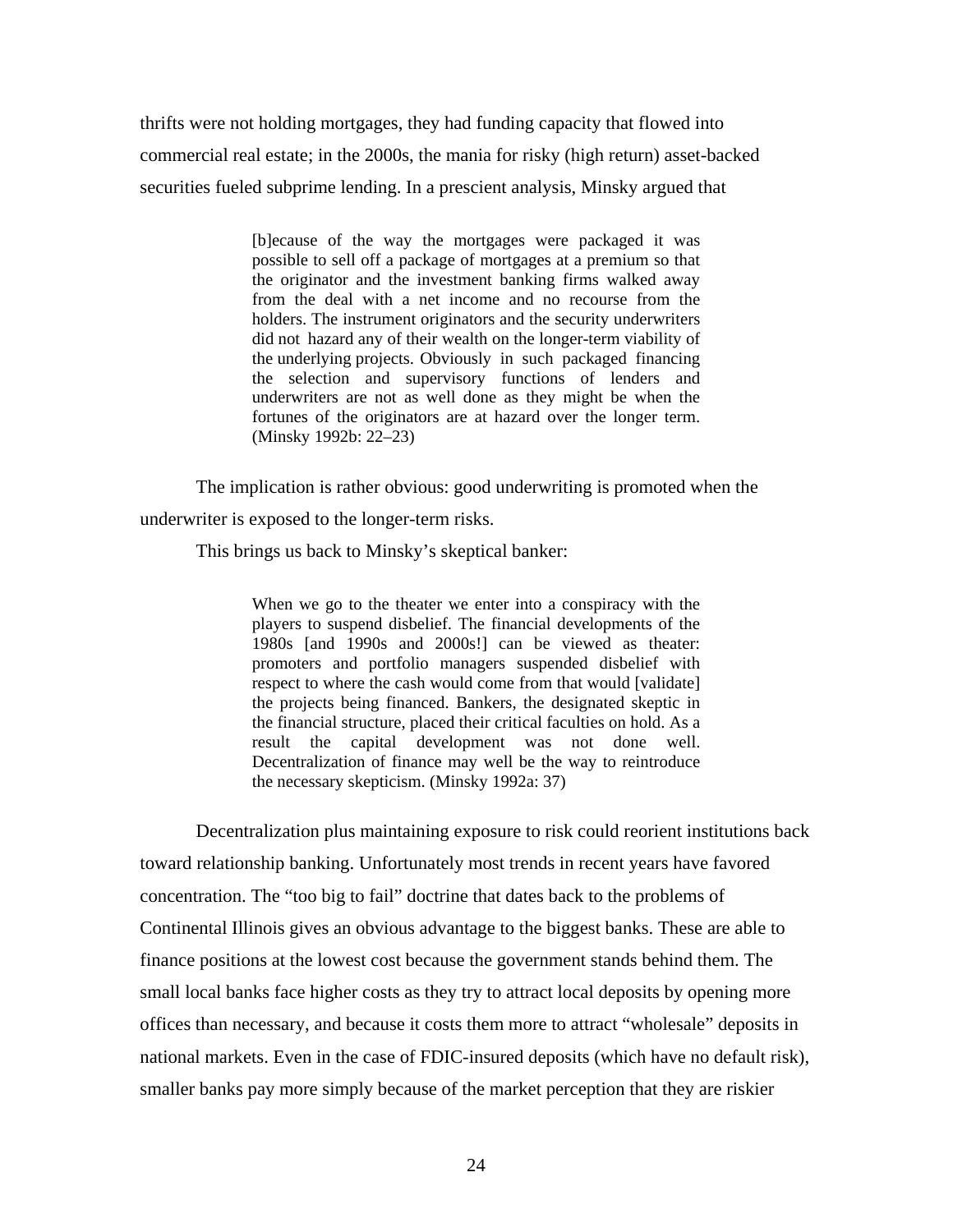because the government does not backstop them. As discussed, investment banks are now allowed to operate like a hedge fund, but can obtain FDIC-insured deposits and can rely on Fed and Treasury protection should risky trades go bad. It is very hard for a small bank to compete.

How can the system be reformed to favor relationship banking that seems to be more conducive to promoting the capital development of the economy? First it would be useful to reduce government protection for less desirable banking activities. There are two important kinds of protection the government currently provides: liquidity and solvency. Liquidity is mostly provided by the Fed, which lends reserves at the discount window and buys assets (in the past, government debt, but in recent years the Fed has bought private debt). Minsky always advocated extension of the discount window operations to include a wide range of financial institutions. If the Fed had lent reserves without limit to all financial institutions when the crisis first hit, it is probable that the liquidity crisis could have been resolved more quickly. Hence, this kind of government protection should not be restrained.

It is the second kind, protection against default, that is more problematic. Deposit insurance guarantees there is no default risk on certain classes of deposits—now up to \$250,000. This is essential for clearing at par and for maintaining a safe and secure payments system. There is no good reason to limit the insurance to \$250,000, so the cap should be lifted. The question is about which types of institutions should be allowed to offer such deposits, or, which types of assets would be eligible for financing using insured deposits. Some considerations would include riskiness of assets, maturity of assets, and whether purchase of the assets fulfills the public purpose—the capital development of the economy. Risky assets put the FDIC on the hook since it must pay out dollar-for-dollar, but if it resolves a failing institution it will receive only cents on the dollar of assets. In his discussion of the Treasury's proposal for rescuing the FDIC, Minsky made it clear that "cost to the Treasury" should not be a major concern (another reason for removing the cap—it is not important to limit Treasury's losses to the first \$250,000 of a deposit). We can probably also conclude for the same reason that riskiness of assets financed through issuing insured deposits should not be the major concern. Maturity of the assets is no longer a concern if the Fed stands ready to lend reserves as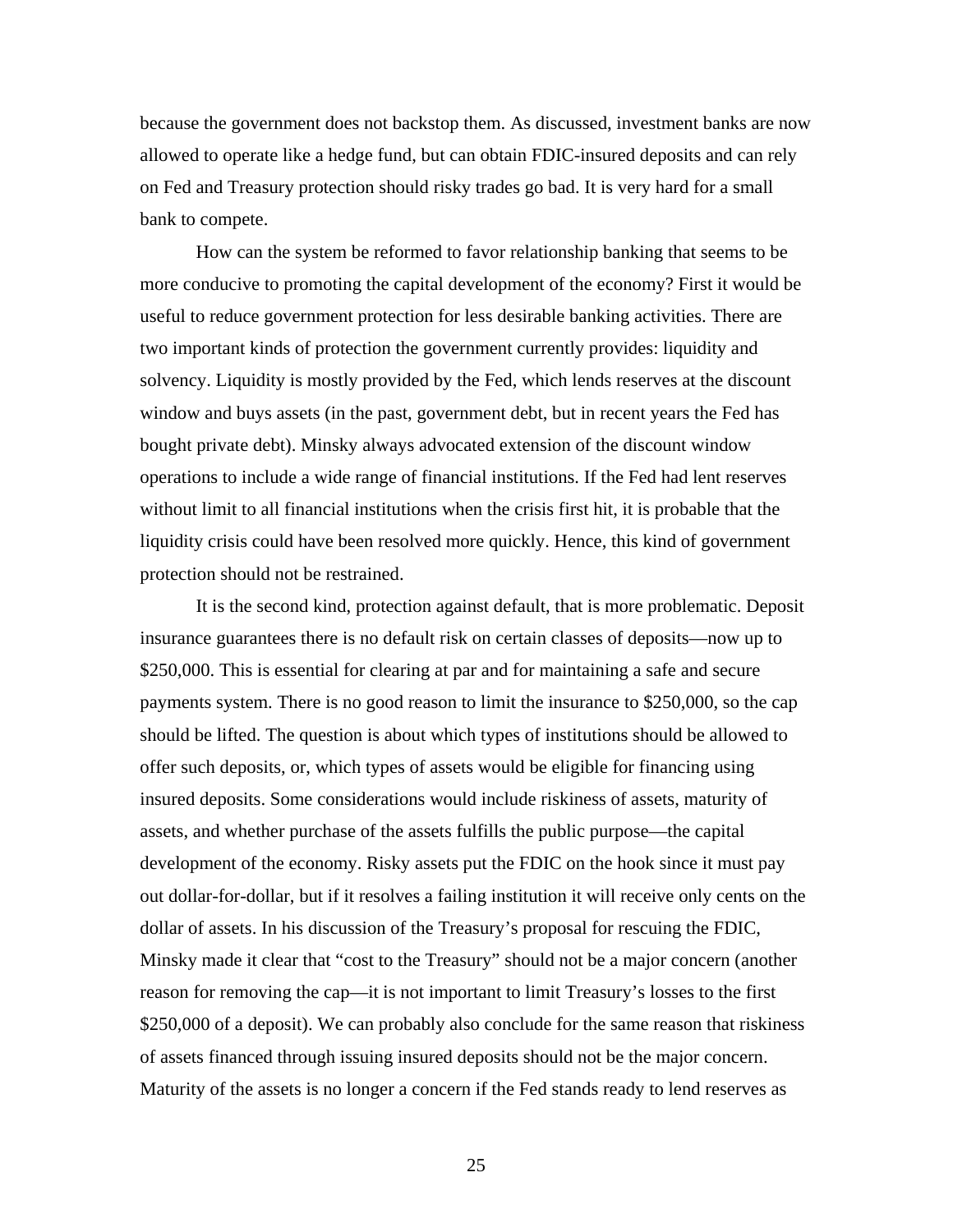needed—a bank could always meet deposit withdrawals by borrowing reserves, so it would not need to sell longer-term assets. Hence, the major argument for limiting a financial institution's ability to finance positions in assets by issuing insured deposits is that the government has a legitimate interest in promoting the public purpose. Banks should be prevented from using insured deposits in a manner that causes the capital development of the country to be "ill done."

Banks that receive government protection in the form of liquidity and (partial) solvency guarantees are essentially public-private partnerships. They promote the public purpose by specializing in activities that they can perform more competently than government can do. One of these is underwriting—assessing credit-worthiness and building relations with borrowers that enhance their willingness to repay. Over the past decade a belief that underwriting is unnecessary flowered and then exploded. Financial institutions discovered that credit-rating scores cannot substitute for underwriting—in part because those scores can be manipulated, but also because the elimination of relationship banking changes the behavior of borrowers and lenders. This means that past default rates become irrelevant (as credit raters have discovered). If banks are not doing underwriting, it is difficult to see why government needs them as partners: it would be much simpler to have government directly finance activities it perceives to be in the public interest—home mortgages, student loans, state and local government infrastructure, and even small business activities (commercial real estate and working capital expenses). Indeed, there has been a movement in that direction, with government taking back control over student loans. When government guarantees both the deposits as well as the loans (for example mortgages and student loans) it is difficult to see any role to be played by banks except underwriting.

The problem banks have faced over the past three or four decades is the "cream skimming" of their business by shadow banks (or, as Minsky called it, managed money). Uninsured checkable deposits in managed funds (such as money market mutual funds) offer a higher-earning, but relatively convenient, alternative to insured deposits, allowing much of the payments system to bypass banks. As Minsky argued, credit cards have also diverted the payments system out of banking (although the larger banks capture a lot of the credit card business). At the same time, banks were squeezed on the other side of their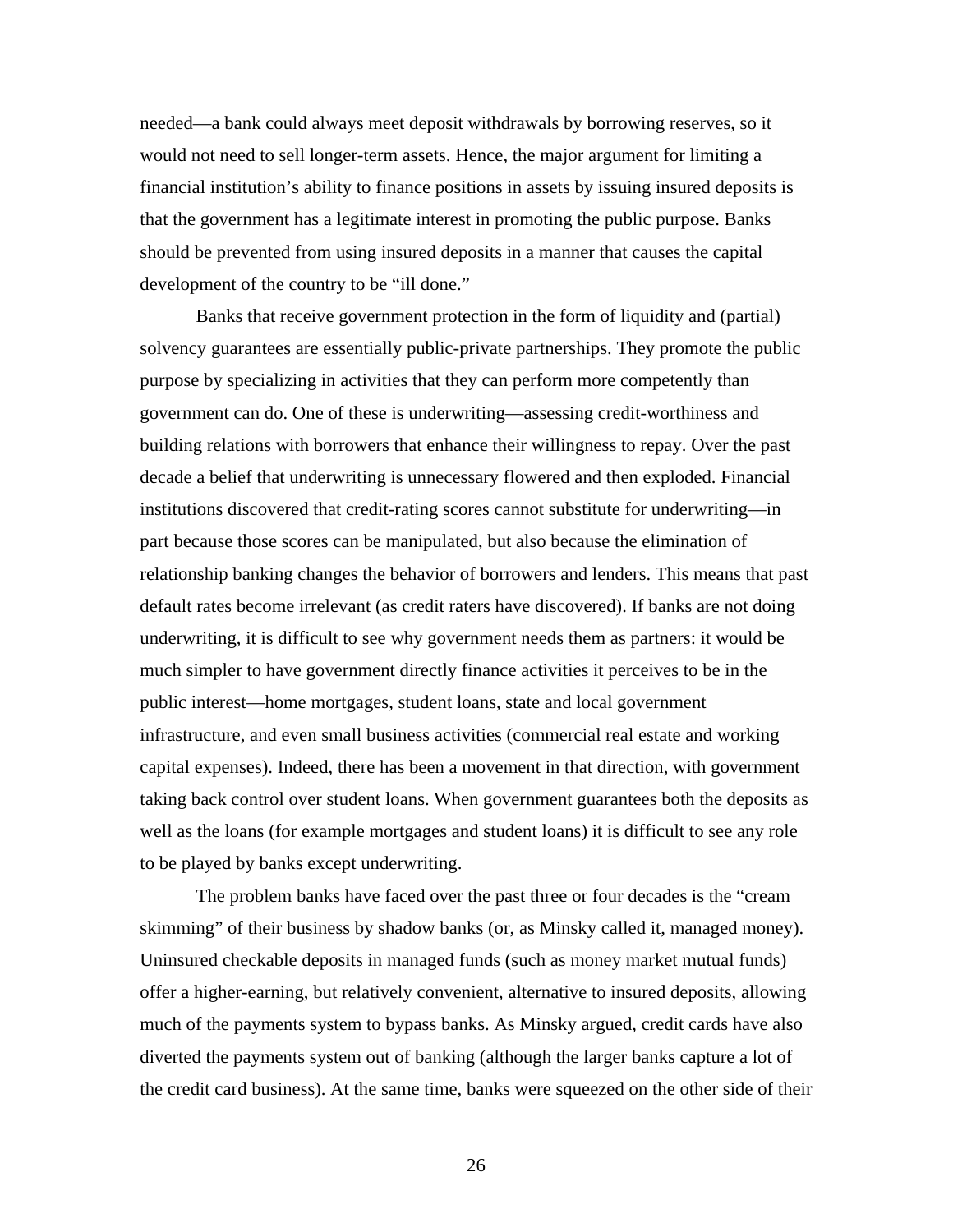balance sheet by the development of the commercial paper market that allows firms to borrow short term at interest rates below those on bank loans (sometimes, firms could even borrow more cheaply than banks could). Again banks recaptured some of that business by earning fees for guaranteeing commercial paper. But these competitive pressures caused banks to jettison expensive underwriting and relationship banking, replaced by the originate-to-distribute model.

There is no simple solution to these competitive pressures, although Minsky offered some ideas. In several publications Minsky argued that policy should move to make the payments system a profit center for banks.

> One weakness of the banking system centers around the American scheme of paying for the payments system by the differential between the return on assets and the interest paid on deposits. In general the administration of the checking system costs some 3.5% of the amount of deposits subject to check. If the checking system were an independent profit center for banks then the banks would be in a better position to compete with the money funds. (Minsky 1992a: 36)

It is not desirable to try to return to the early postwar period in which banks and thrifts monopolized the payment system. However, in the 1800s, the federal government eliminated private bank notes by placing a tax on them. In a similar manner, preferential treatment of payments made through banks could restore a competitive edge. Transactions taxes could be placed on payments made through managed funds. In addition, banks could be offered lower, subsidized fees for use of the Fed's clearing system. Minsky also held out some hope that by substituting debit cards for checks, banks could substantially lower their costs of operating the payments system—something that does seem to be happening (Minsky 1992d).

Part of the problem today is that the Fed requires that a portion of a bank's funding come from retail deposits. As mentioned above, Minsky argued this causes local banks to open more offices than necessary to compete for retail deposits. Recall that part of the reason for the New Deal's Regulation Q was precisely to eliminate competition for such deposits, on the belief that competition raised costs of such funds and induced banks to purchase riskier assets to cover those costs. The biggest "brand name" banks more easily attract retail deposits, and they also have the advantage that they are believed to be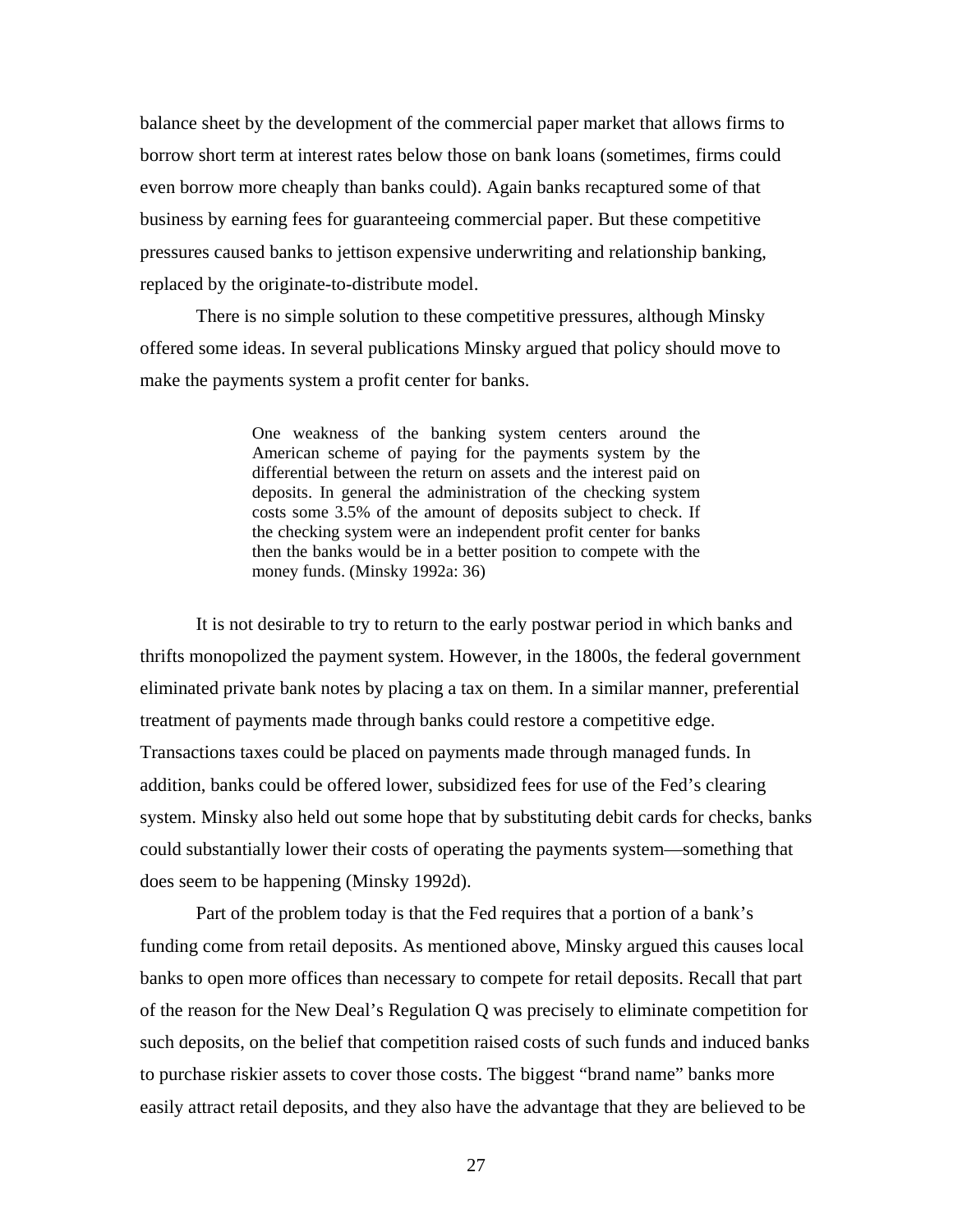safer. For this reason, Warren Mosler has called for elimination of any requirement that banks maintain any specified proportion of their funding in the form of retail deposits. Combined with Minsky's argument that banks should be able to borrow reserves on demand at the Fed, this means bank costs of funds would be the Fed's overnight interest rate—plus any "frown costs."

Some, including Minsky's Levy colleague Ronnie Phillips, have called for a return to the 100% money proposal of Irving Fisher and Milton Friedman. Depositissuing banks would be allowed to hold only Fed reserves and Treasury debt as assets. Minsky argued that this loses

> sight of the main object: the capital development of the economy. The key role of banking is lending or, better, financing. The questions to be asked of any financial system are what do the assets of banks and other financial institutions represent, is the capital development of the economy better served if the proximate financiers are decentralized local institutions, and should the stricture lean towards compartmentalized or broad jurisdiction institutions? (Minsky 1992a: 36–37)

To be sure, Minsky did not categorically reject the narrow bank proposal (indeed, he wrote a supportive note for the book by Phillips)—he simply believed it addresses only a peripheral problem, safety and soundness of the payments and savings systems. It does not address promotion of the capital development of the economy.

Recall from above that there is the "Smithian" problem and the "Keynesian" problem: banks might finance the wrong projects and might not finance the right amount. Opening the discount window to provide an elastic supply of reserve funding ensures that banks *can* finance positions in as many assets as they desire at the Fed's target rate (as discussed above, the Fed would lend reserves on demand and would remove any requirement that banks finance a portion of their positions in assets using retail deposits). This does not ensure that we have solved the Keynesian problem, because banks might finance too much or too little activity to achieve full employment. Offering unlimited funding to them deals only with the liability side of banking, but leaves the asset side open. It is somewhat easier to resolve the "too much" part of the Keynesian problem because the Fed or other bank regulators can impose constraints on bank purchases of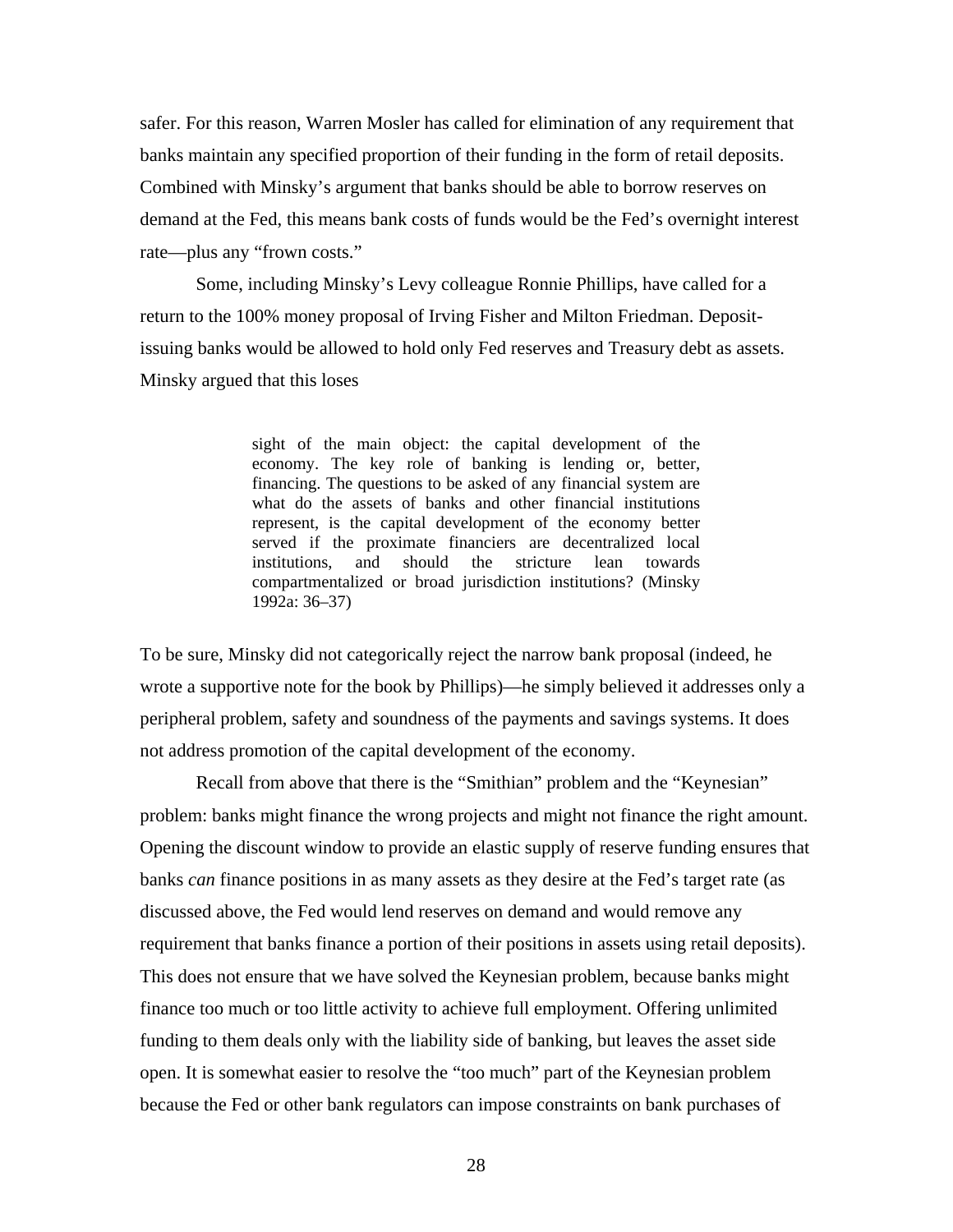assets when it becomes apparent that they are financing too much activity. For example, in the past real estate boom it was obvious (except, apparently, to mainstream economists and too many at the Fed) that lending should be curtailed.

The problem is that the orthodox response to too much lending is to raise the Fed's target rate. And because borrowing is not very interest sensitive, especially in a euphoric boom, rates must rise sharply to have much effect. Further, raising rates conflicts with the Fed's goal of maintaining financial stability because—as the Volcker experiment showed—interest rate hikes that are sufficiently large to kill a boom also are large enough to cause severe financial disruption (something like three-quarters of all thrifts were driven to insolvency). In fact, Minsky argued that the early 1990s banking crisis was in part due to the aftermath of the Volcker experiment of a decade earlier. Indeed, this recognition is part of the reason that the Greenspan/Bernanke Fed turned to "gradualism"—a series of very small rate hikes that are well-telegraphed. Unfortunately, this means that markets have plenty of time to prepare and to compensate for rate hikes, which means they have less impact. For these reasons, rate hikes are not an appropriate means of controlling bank lending. Instead the controls ought to be direct: raising downpayments and collateral requirements, and even issuing cease and desist orders to prevent further financing of some activities.

For a while it was believed that capital requirements are a proper way to regulate bank lending: higher capital requirements not only make banks safer, but they also constrain bank lending unless the banks can raise capital. Unfortunately, neither claim was correct. Higher capital requirements were imposed in the aftermath of the S&L fiasco, and codified in the Basel agreements. Rather than constraining bank purchases of assets, banks simply moved assets and liabilities off their balance sheets—putting them into special purpose vehicles, for example. Basel also used risk-adjusted weightings for capital requirements, to encourage banks to hold less risky assets for which they were rewarded with lower capital requirements. Unfortunately, banks gamed the system in two ways: a) since risk weightings were by class, banks would take the riskiest positions in each class; and b) banks worked with credit-ratings agencies to structure assets such as MBSs to achieve the risk weighting desired. For example, it was relatively easy to get triple-A-rated tranches (as safe as sovereign government debt) out of packages of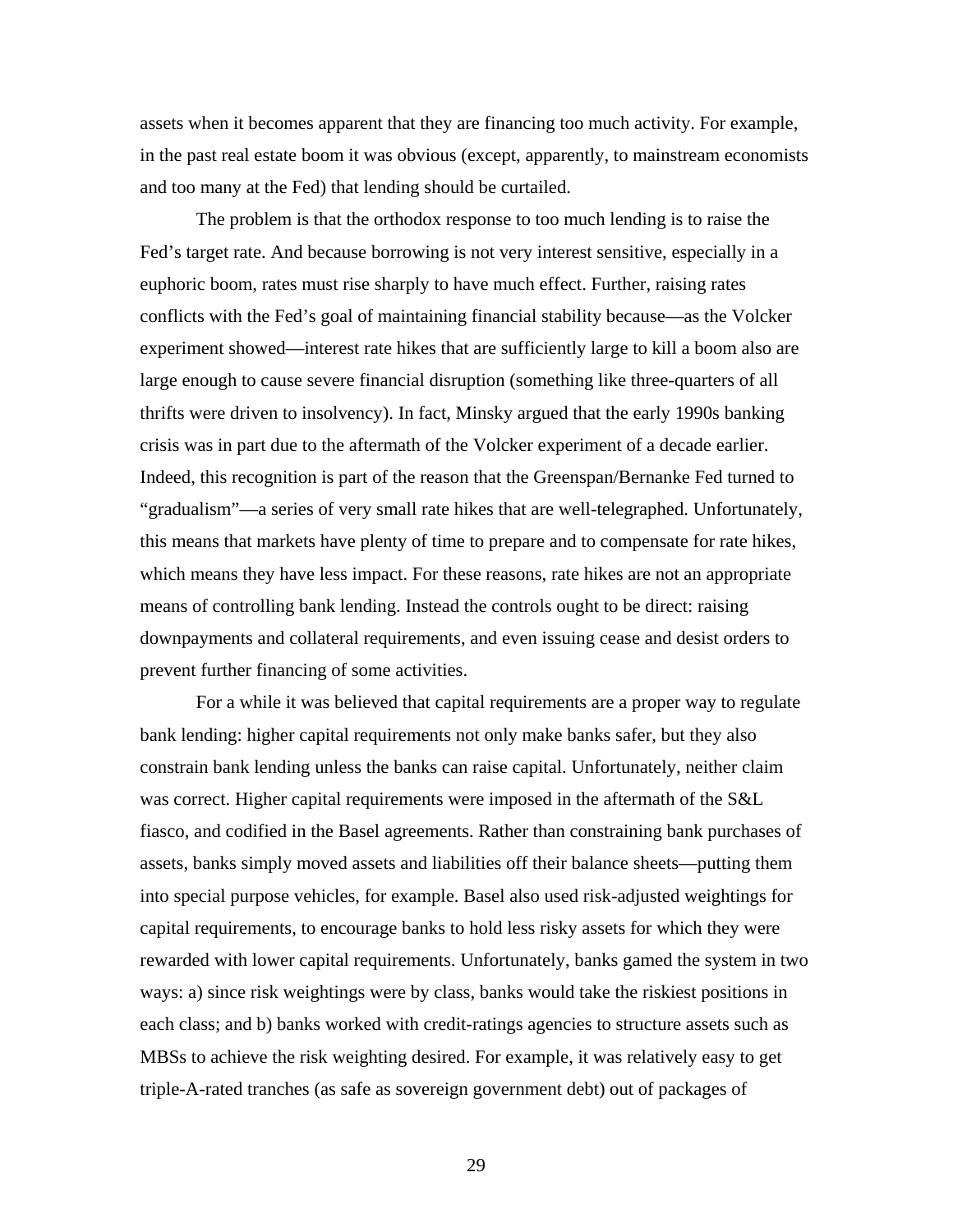subprime and "liar loan" Alt-A mortgages—with 85–90% of the risky mortgages underlying investment-grade tranches. Finally, Minsky (1986) argued that all else equal, high capital ratios necessarily reduce return on equity (and, hence growth of net worth), so it is not necessarily true that higher capital ratios increase safety of banks because it means they are less profitable. Indeed, with higher capital ratios they need to choose a higher risk/return portfolio of assets to achieve a target return on equity. Again, if regulators want to constrain the rate of growth of lending, it appears that direct credit controls are better.

On the other hand, there is not much that can be done to encourage banks to lend when they do not want to. That is the old "you cannot push on a string" argument, and it describes the current situation quite well. Nor should government policy try to get banks to make loans they do not want to make! After all, if banks are our underwriters, and if their assessment is that there are no good loans to be made, then we should trust their judgment. In that case, lending is not the way to stimulate aggregate demand to get the economy to move toward fuller employment. Instead, fiscal policy is the way to do it.

Solving the Smithian problem requires direct oversight of bank activity mostly on the asset side of their balance sheet. Financial activities that further the capital development of the economy need to be encouraged; those that cause it to be "ill done" need to be discouraged. One of the reasons that Minsky wanted the Fed to lend reserves to all comers was because he wanted private institutions to be "in the bank"—that is, to be debtors to the Fed. As a creditor, the Fed would be able to ask the banker question: "how will you repay me?":

> The Federal Reserve's powers to examine are inherent in its ability to lend to banks through the discount window… As a lender to banks, either as the normal provider of the reserve base to commercial banks (the normal operation prior to the great depression) or as the potential lender of last resort, central banks have a right to knowledge about the balance sheet, income and competence of their clients, banks and bank managements. This is no more than any bank believes it has the right to know about its clients. (Minsky 1992d: 10)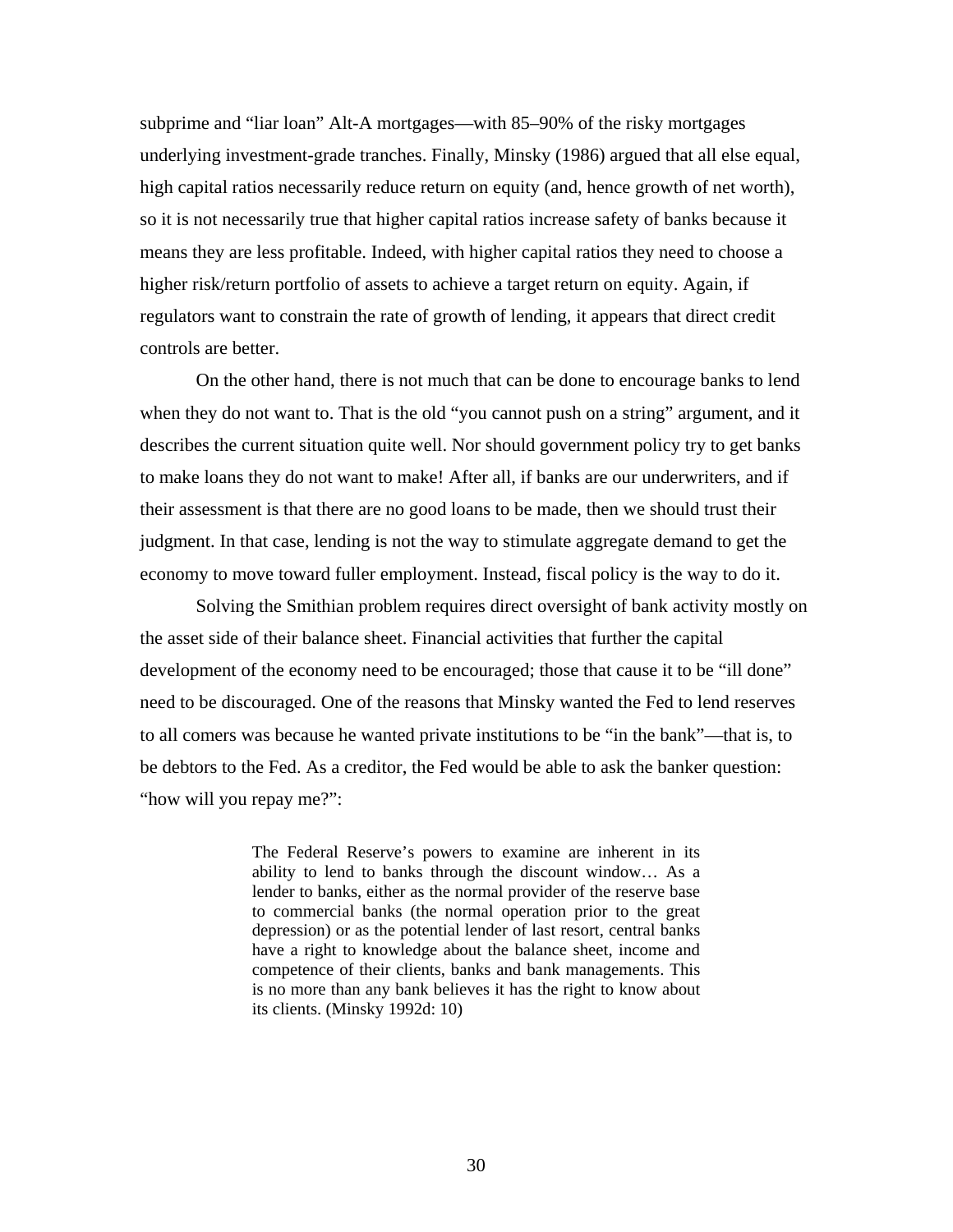The Fed would ask to see evidence for the cash flow that would generate ability of the bank to service loans. It is common practice for a central bank to lend against collateral, using a "haircut" to favor certain kinds of assets (for example, a bank might be able to borrow one hundred cents on the dollar against government debt but only seventyfive cents against a dollar of mortgages). Collateral requirements and haircuts can be used to discipline banks—to influence the kinds of assets they purchase. Examination of the bank's books also allows the Fed to look for risky practices and to keep abreast of developments. It is clear that the Fed was caught with its pants down, so to speak, by the crisis that began in 2007 in part because it mostly supplied reserves in open market operations rather than at the discount window. Forcing private banks "into the bank" gives the Fed more leverage over their activities. For this reason Minsky opposed the Treasury's proposal to strip the Fed of some of its responsibilities for regulation and oversight of institutions. If anything, Minsky would have increased the Fed's role and would use the discount window as an important tool for oversight.

His views are relevant to current discussions about the creation of the "super" systemic regulator, and he probably would have sided with those who want to increase the Fed's power. He also believed that because "a central bank needs to have business, supervisory, and examination relations with banks and markets if it is to be knowledgeable about what is happening," reducing its responsibility for examining and supervising banks would also inhibit its "ability to perform its monetary policy function. This is so because monetary policy operations are constrained by the Federal Reserve's views of the effect such operations would have upon bank activities and market stability" (Minsky 1992d: 10). The Fed would be better informed to the extent that it supervised and examined banks.

Minsky worried that the trend to megabanks "may well allow the weakest part of the system, the giant banks, to expand, not because they are efficient but because they can use the clout of their large asset base and cash flows to make life uncomfortable for local banks: predatory pricing and corners [of the market] cannot be ruled out in the American context" (Minsky 1992d: 12). Further, since the size of loans depends on capital base, big banks have a natural affinity for the "big deals," while small banks service smaller clients: "A one-billion-dollar bank may well have eighty-million dollars in capital. It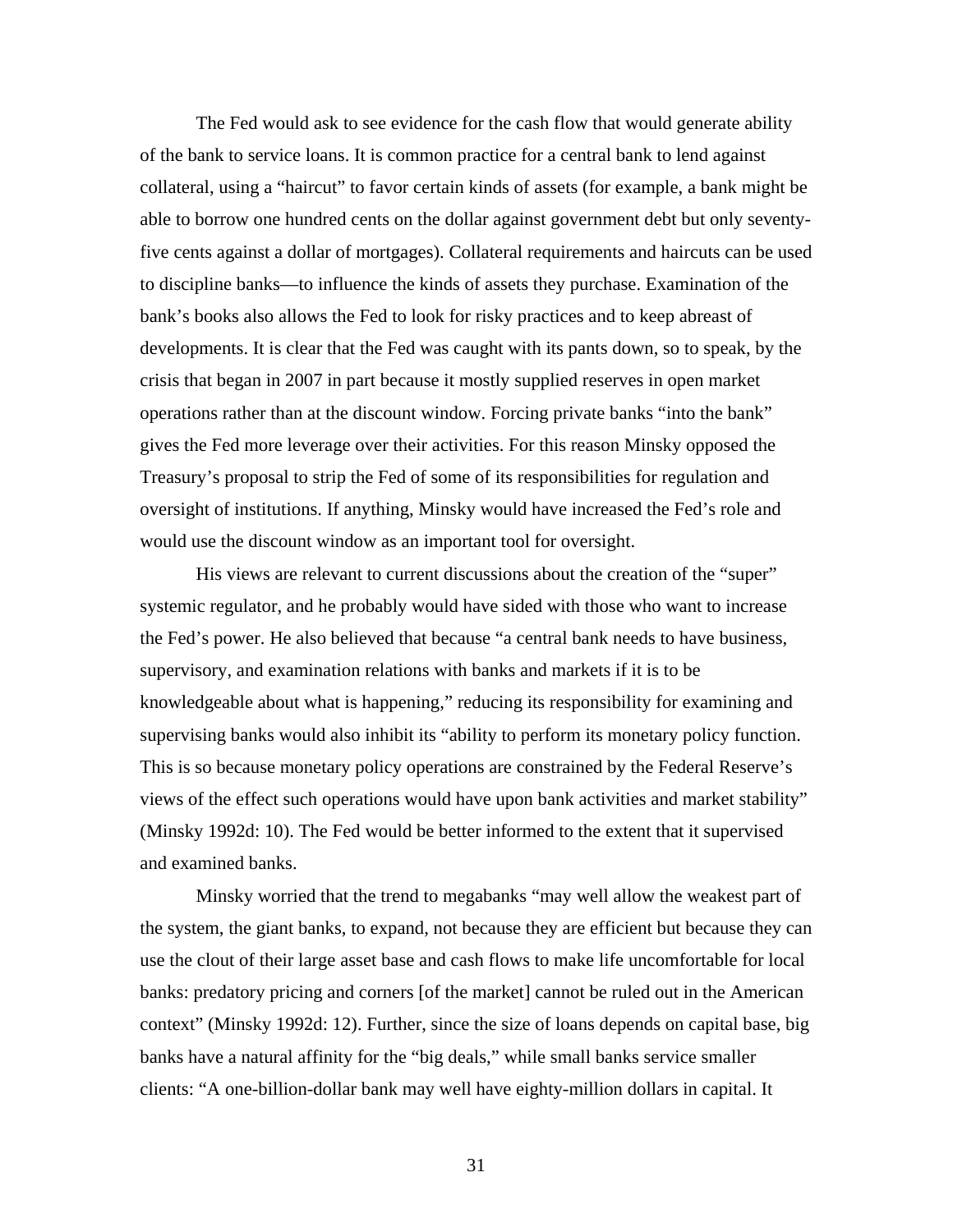therefore would have an eight- to twelve-million dollar maximum line of credit […] in the United States context this means the normal client for such banks is a community or smaller business: such banks are small business development corporations" (Minsky 1992d: 12).

For this reason, Minsky advocated a proactive government policy to create and support small community development banks (CDBs) (Minsky et al. 1993). Very briefly, the argument advanced was that the capital development of the nation and of communities is fostered via the provision of a broad range of financial services. Unfortunately, many communities, lower income consumers, and smaller and start-up firms are inadequately provisioned with these services. For example, in many communities there are far more check-cashing outlets and pawnshops than bank offices. Many households do not even have checking accounts. Small businesses often finance activities using credit card debt. Hence, the proposal would have created a network of small community development banks to provide a full range of services (a sort of universal bank for underserved communities), such as: 1) a payment system for check cashing and clearing, and credit and debit cards; 2) secure depositories for savings and transactions balances; 3) household financing for housing, consumer debts, and student loans; 4) commercial banking services for loans, payroll services, and advice; 5) investment banking services for determining the appropriate liability structure for the assets of a firm, and placing these liabilities; and 6) asset management and advice for households (Minsky et al. 1993: 10–11). The institutions would be kept small, local, and profitable. They would be public-private partnerships, with a new Federal Bank for Community Development Banks created to provide equity and to charter and supervise the CDBs. Each CDB would be organized as a bank holding company; one example of its composition would be: a) a narrow bank to provide payments services; b) a commercial bank to provide loans to firms and mortgages to households; c) an investment bank to intermediate equity issues and long-term debt of firms; and d) a trust bank to act as a trustee and to provide financial advice.

Reform of the financial system does need to address the "shadow banks" of money manager capitalism. Minsky believed, as discussed above, that pension funds were largely responsible for the LBO boom (and bust) of the 1980s; similarly there is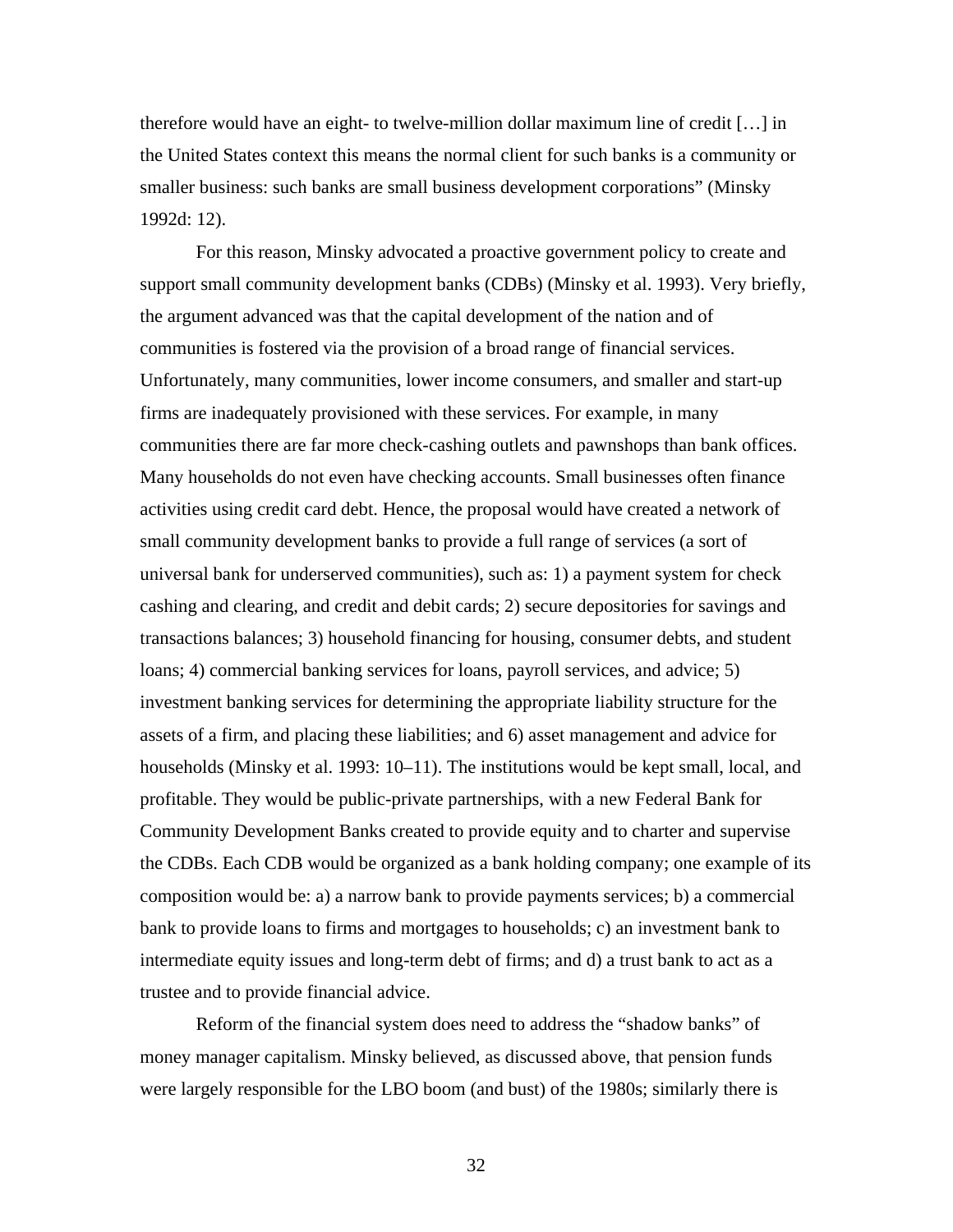strong evidence that pension funds drove the commodities boom and bust of the mid-2000s. To be sure, this is just a part of managed money, but it is a government-protected and supported portion—both because it gets favorable tax treatment and because it has a quasi-government backing through the Pension Benefit Guarantee Corporation (see Nersisyan and Wray [2010]). Hence, it is yet another public-private partnership that ought to serve the public purpose. Minsky wondered "Should the power of pension funds be attenuated by having open ended IRA's? (No limit to contributions, withdrawals without penalty, but all withdrawals taxed, interest and dividend accruals not taxed except as they are spent)" (Minsky 1992a: 35). The IRAs would compete with pension fund managers, reducing their influence.

Finally, returning to Minsky's views on the role that financial institutions play in forcing and allocating a surplus, he would certainly be appalled at recent trends. First, there has been an important shift away from the wage share and toward gross capital income. I will not go into all the implications of this, but it is clear that stagnant wages played a role in promoting growth of household indebtedness over the past three decades, with rapid acceleration since the mid-1990s. As many at the Levy Institute have been arguing since 1996, the shift to a private sector deficit that was unprecedentedly large and persistent would prove to be unsustainable. The mountains of debt still crushing households is in part due to the shift of national income away from wages as households tried to maintain living standards. Equally problematic is the allocation of profits toward the financial sector—just before the crisis, the FIRE sector got 40% of all corporate profits and its share has returned to that level. This contrasts with a 10 to 15% share until the 1970s, and a 20% share until the 1990s. While value added by the FIRE sector also grew, from about 12% in the early postwar period to nearly 20% today, its share of profits was twice as high as its share of value added by the time of the 2000s bubble. Hence there are three interrelated problems: the surplus forced by the financial sector is probably too large, the share of GDP coming from the financial sector is probably too large, and the share of the surplus allocated by the financial sector to itself is far too large. Downsizing finance is necessary to ensure that the capital development of the economy can be well done. With 40% of corporate profits going to finance, not only does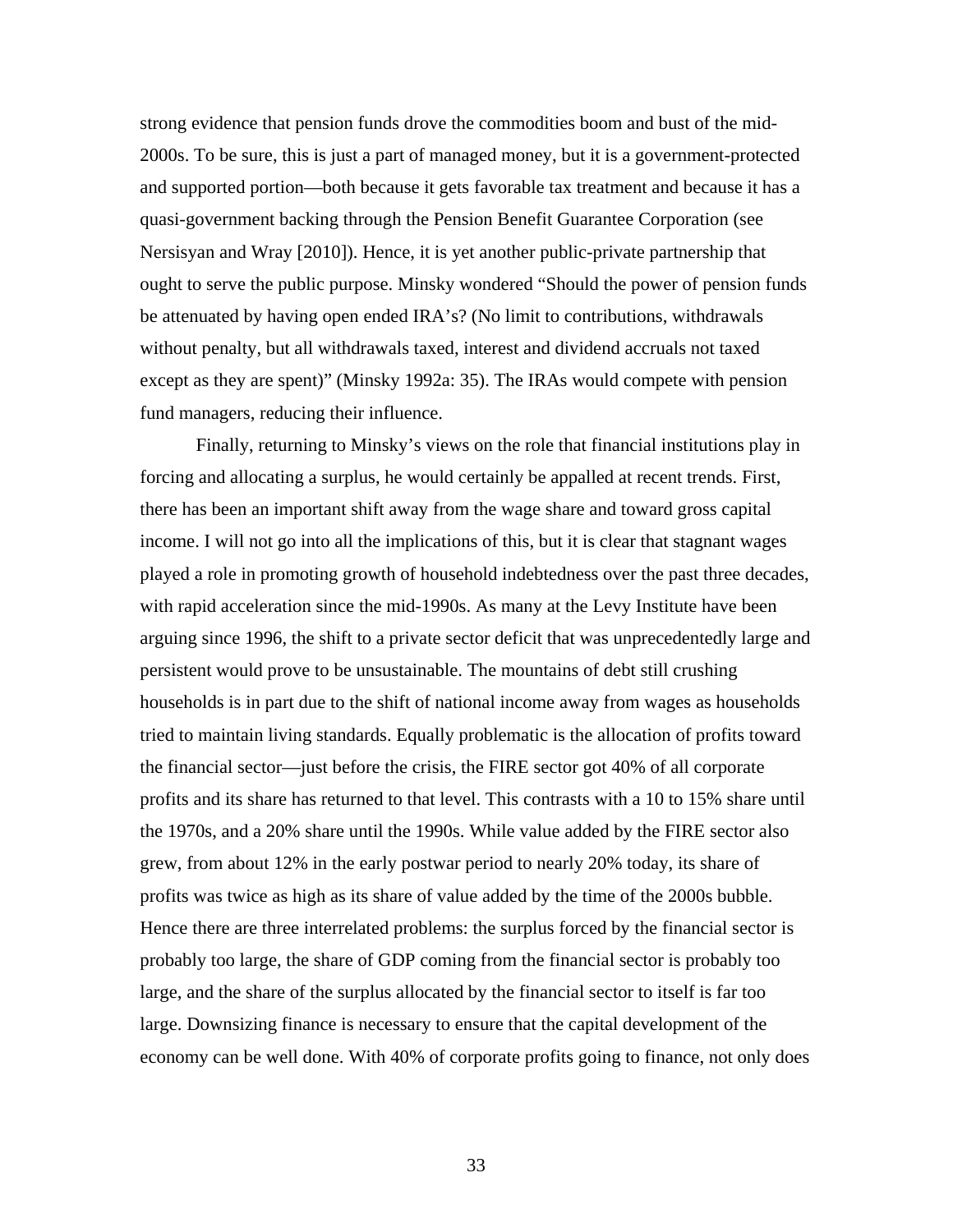this leave too little to other sectors, but it encourages entrepreneurial effort and innovations to be directed to the financial sector.

# **CONCLUSION**

Over past decades the belief that "markets work to promote the public interest" gained in popularity. Minsky questioned: but what if they don't. Then a system of constraints and interventions can work better. He also believed that we need to make "industry" dominate over "speculation" (recalling Keynes's famous dichotomy), and not vice versa, or the capital development of the economy will be ill done in two ways: the Smithian/Neoclassical way or the Keynes/aggregate demand way. If investment is misdirected, we not only waste resources, but we get boom and bust. If investment is too low, we not only suffer from unemployment, but also profits are too low to support commitments—leading to default. Further, when profits are low in "industry" then problems arise in the financial sector because commitments cannot be met. In that case, individual profit-seeking behavior leads to incoherent results as financial markets, labor markets, and goods markets all react in a manner that causes wages and prices to fall, generating a debt deflation. The Smithian ideal is that debt deflations are not endogenous, rather they must result from exogenous factors, including too much government regulation and intervention, so the solution is deregulation, downsizing government, tax cuts, and making markets more flexible. The Keynesian view is that the financial structure is transformed over a run of good times from a robust to a fragile state as a result of the natural reaction of agents to the successful operation of the economy. If policymakers understood this, they could formulate policy to attenuate the transformation—and then to deal with a crisis when it occurs.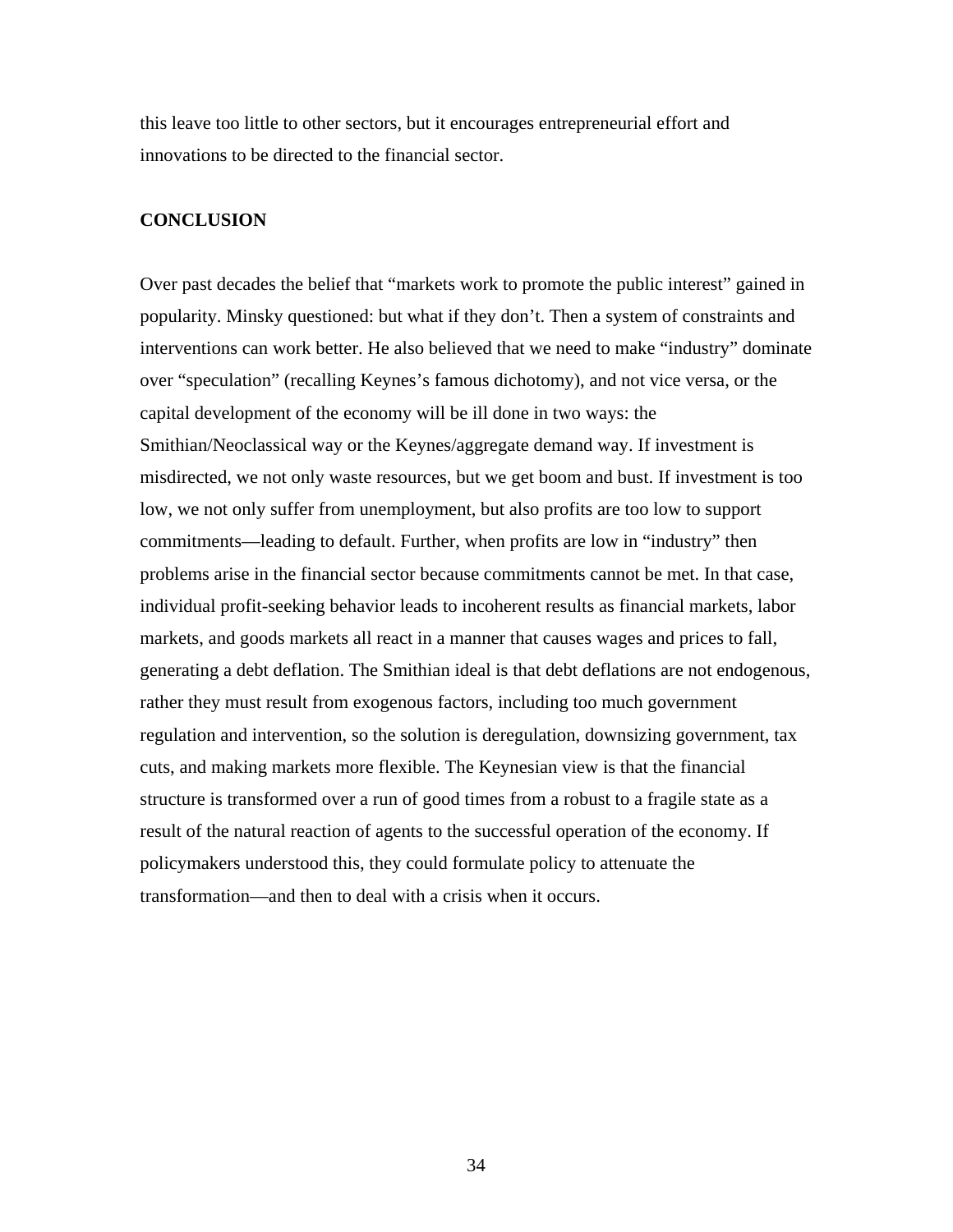# **REFERENCES**

- Black, William K. 2005. *The Best Way to Rob a Bank is to Own One: How corporate executives and politicians looted the S&L industry.* Austin: University of Texas Press.
- Bookstaber, Richard. 2007. *A Demon of Our Own Design: Markets, Hedge Funds, and the Risks of Financial Innovation***.** Hoboken, NJ: John Wiley and Sons.
- Das, Satyajit. 2006. *Traders, Guns & Money: Knowns and unknowns in the dazzling world of derivatives.* Upper Saddle River, NJ: Financial Times Prentice Hall.
- Galbraith, John Kenneth. 2009 (1954). *The Great Crash 1929.* New York: Houghton Mifflin Harcourt, Publishers.
- Kregel, Jan. 2008. "Minsky's Cushions of Safety: Systemic Risk and the Crisis in the U.S. Subprime Mortgage Market." Public Policy Brief 93, January. Annandaleon-Hudson, NY: Levy Economics Institute of Bard College.
- Mayer, Martin. 2010. "The spectre of banking." One-Pager No. 3, May 20. Annandaleon-Hudson, NY: Levy Economics Institute of Bard College.
- Minsky, Hyman P. 1996a. "Uncertainty and the Institutionalist Structure of Capitalist Economies: remarks upon receiving the Veblen-Commons Award." *Journal of Economic Issues* XXX(2): 357–368.

————. 1996b. "Uncertainty and the Institutional Structure of Capitalist Economies", Working Paper 155. Annandale-on-Hudson, NY: Levy Economics Institute of Bard College.

————. 1993a. "The Essential Characteristics of Post-Keynesian Economics." Unpublished manuscript, April 13. From the Minsky Archives at the Levy Economics Institute of Bard College.

————. 1993b. "Financial Structure and the Financing of the Capital Development of the Economy." The Jerome Levy Institute Presents Proposals for Reform of the Financial System, Corpus Christie, TX April 23.

————. 1992a. "Reconstituting the United States' Financial Structure: Some fundamental issues." Working Paper 69. Annandale-on-Hudson, NY: Levy Economics Institute of Bard College.

————. 1992b. "The Capital Development of the Economy and the Structure of Financial Institutions." Working Paper 72. Annandale-on-Hudson, NY: Levy Economics Institute of Bard College.